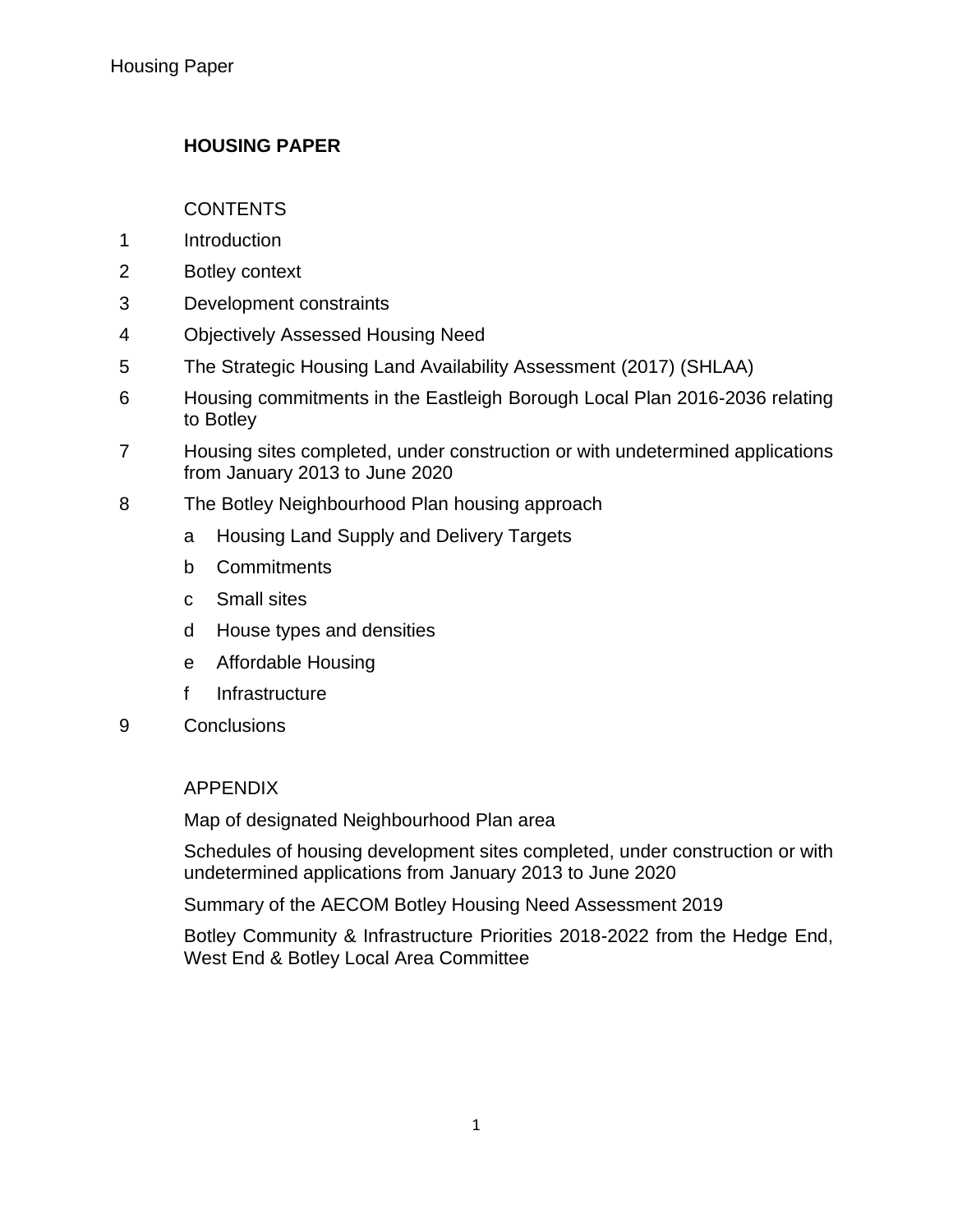## **1 Introduction**

- 1.1 This Paper forms part of the Evidence Base of the Botley Neighbourhood Plan relating to the designated Plan Area, as shown in the Appendix page1, which is the same as the Parish boundaries. When the Plan is made it will form part of the statutory Local Development Plan for the area.
- 1.2 The purpose of this Paper is to:
	- a Assess and provide an analysis of the provision and delivery of housing in the Botley Neighbourhood Plan area over recent years;
	- b Establish the quantum of housing that the Botley Neighbourhood Plan area has absorbed and its impact on the provision of physical and social infrastructure; and
	- c Look forward and assess the capacity of the area to accommodate additional housing, as part of the Local Development Plan for Eastleigh Borough, in the period between 2016 and 2036.
- 1.3 It is relevant to note that the emerging Eastleigh Borough Local Plan 2016-2036 was submitted to the Secretary of State, for Examination, on 31 October 2018. Alongside the draft Local Plan a library of documents was submitted. These documents form the evidence-base supporting the Plan. The documents are accessible on the Council's website, and will be referred to in this Paper, where relevant, using the Eastleigh Borough Council document reference number. The Examination of the Plan was held in December 2019 and January 2020. The Inspector raised several serious concerns about the Plan and the Council are working to provide further information. Currently there is no clear date for adoption of the Plan.
- 1.4 In carrying out its assessment for this Paper the Parish Council has had regard to the impact of recent housing in the area, particularly in the historic Village of Botley, and to the potential impacts of additional housing on the whole of the Botley Neighbourhood Plan area.
- 1.5 This Paper looks at the various constraints and opportunities in the Botley Neighbourhood Plan area and assesses the policies and proposals of the emerging Eastleigh Borough Local Plan 2016-2036, and the framework these provide for the preparation of the Botley Neighbourhood Plan.
- 1.6 This Paper has had regard to Eastleigh Borough Council's Objectively Assessed Needs Background Paper (HOU004) and the Council's Strategic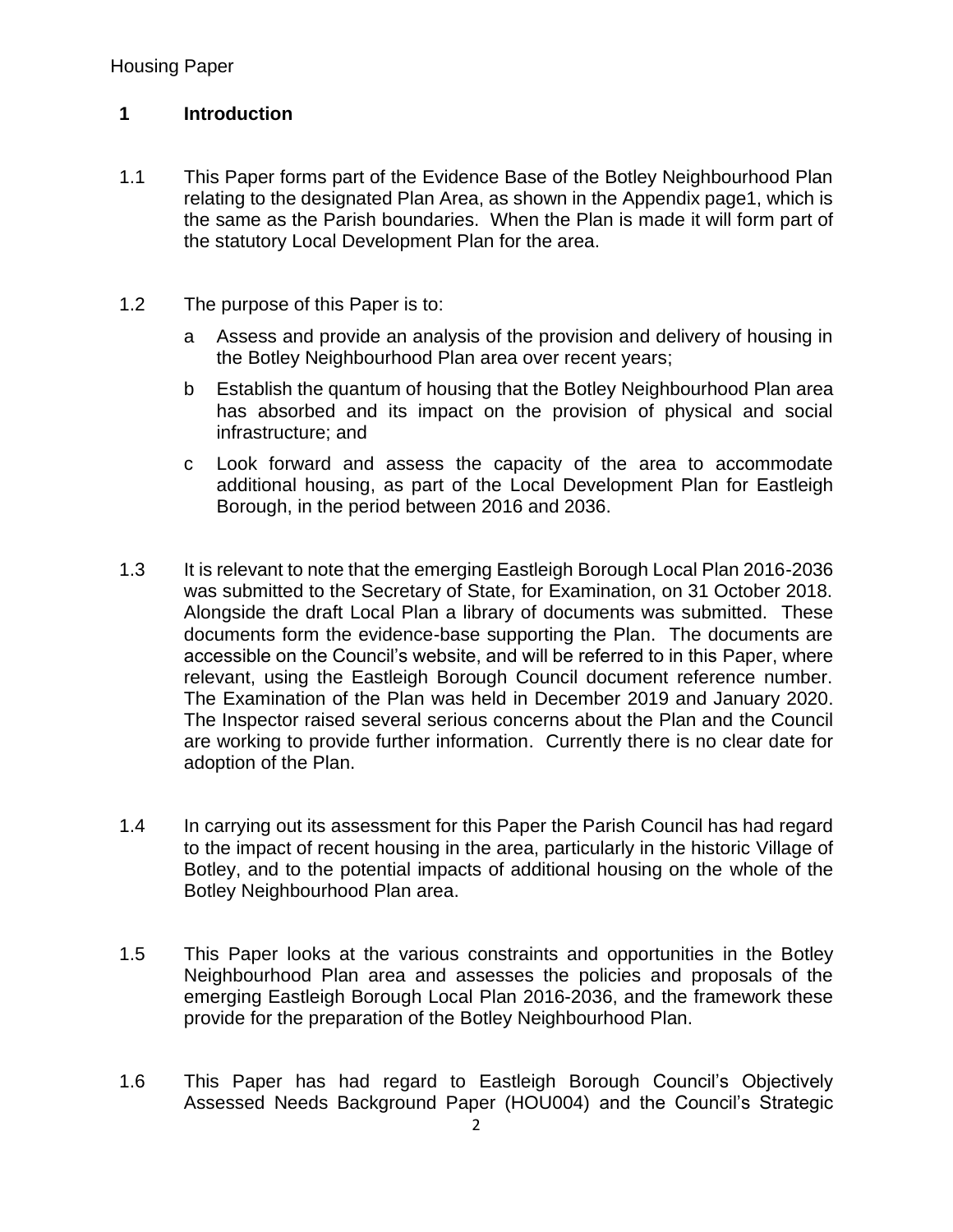Land Availability Assessment 2017 (HOU010a) and Appendix for Botley site assessments (HOU010d). In addition, Botley Parish Council has undertaken its own assessment of sites with planning permission, built or under construction in the period from January 2013 to June 2020, to obtain an understanding of recent housing developments in the area.

[https://www.eastleigh.gov.uk/media/3393/final-objectively-assessed](https://www.eastleigh.gov.uk/media/3393/final-objectively-assessed-needs-background-paper.pdf)[needs-background-paper.pdf](https://www.eastleigh.gov.uk/media/3393/final-objectively-assessed-needs-background-paper.pdf) <https://www.eastleigh.gov.uk/media/3426/slaa-report.pdf> <https://www.eastleigh.gov.uk/media/3429/slaa-sites-3-botley-2016-slaa.pdf>

1.7 This Paper then considers the proposed sites in the submitted Eastleigh Borough Local Plan 2016-2036, and the implications for the Botley Neighbourhood Plan of small sites and windfalls and seeks to assess the physical and social infrastructure needs that may arise from future housing developments.

## **2 Botley context**

- 2.1 Botley Parish is located in the easternmost part of Eastleigh Borough and includes the settlements of Botley Village, Boorley Green, Long Common and part of the settlement of Hedge End, which is referred to locally as Western Botley. To the north, the Parish extends as far as Horton Heath. The eastern extent of the Parish is bounded by the Hamble River. To the west, the Parish extends to and includes parts of Hedge End (a major residential neighbourhood, with extensive commercial and retail areas). To the south, the Parish extends almost as far south as the M27 motorway.
- 2.2 The Parish is essentially rural in character, with the historic Village of Botley at its centre.
- 2.3 There has been a settlement at Botley since at least the  $10<sup>th</sup>$  century. The Domesday Survey states that Botley had been held by Cheping, a Saxon nobleman, until he was dispossessed at the time of the Norman Conquest by Ralph de Mortimer. In 1304 one of his descendants took the name John de Botele. Thomas, a descendant of John, granted the whole estate of Botley to the Bishop of Winchester under trust for the endowment of the Chapel of St Elizabeth of Winchester College and it remained in the possession of the College until the dissolution of the Monasteries in 1536.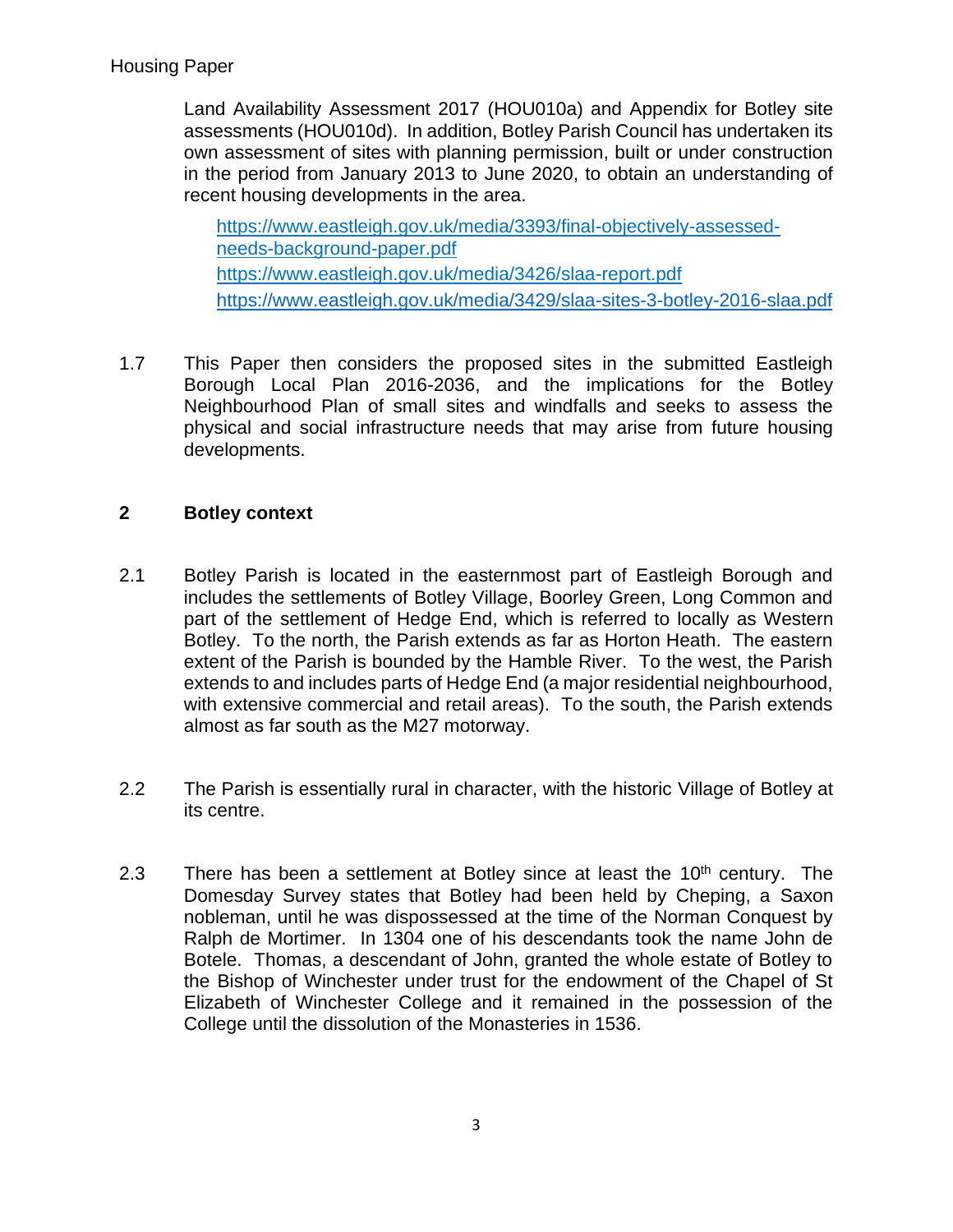- 2.4 At the Dissolution, the manor of Botley was given by Henry VIII to Thomas Wriothesley, Earl of Southampton. It remained in the family through four generations until the last, Richard, died in 1667. The manor passed to his daughter, Elizabeth and then to the Duke of Portland. The manor was sold to the Reverend Richard Eyre in 1775, and then to James Warner in 1833.
- 2.5 The early Village of Botley began to develop on the route of the Roman road from Portchester to Bitterne to the south of the present Village. A Saxon Church was built, the chancel of which remains today and is now part of the Hamble River Country Park.
- 2.6 A mill has existed on its present site since Saxon times. Botley Mills was in the ownership of the Lords of the Manor until it was purchased by William and James Clarke in 1838. Ownership passed to the Botley Flour Milling Company in 1921 and in 1928 was sold to the Appleby family and remains in their ownership today. Milling ceased in 1993 and the today the Mills are a Craft and Business centre.
- 2.7 There are a number of significant buildings in the Village built in the  $16<sup>th</sup>$  to  $19<sup>th</sup>$ centuries including the Market Hall built by James Warner, the Corn Market, Steeple Court on Church Lane (an Elizabethan manor house), Manor Farm, the Catherine Wheel on the corner of Church Lane, the jettied house on Winchester Street, All Saints Church (built in 1836) and the Church of England Primary School built in 1885.
- 2.8 In the 19<sup>th</sup> century Botley was an important strawberry growing area, utilising the railway for easy access to the markets in London. After World War II competition from Europe started to bring an end to commercial strawberry growing at Botley.
- 2.9 The centre of the Village and Botley Mills lie within a designated Conservation Area, which contains many Listed Buildings.
- 2.10 Botley has a very rich history with a strong heritage and unique character. It should be protected from excessive development, which could irreversibly harm its character.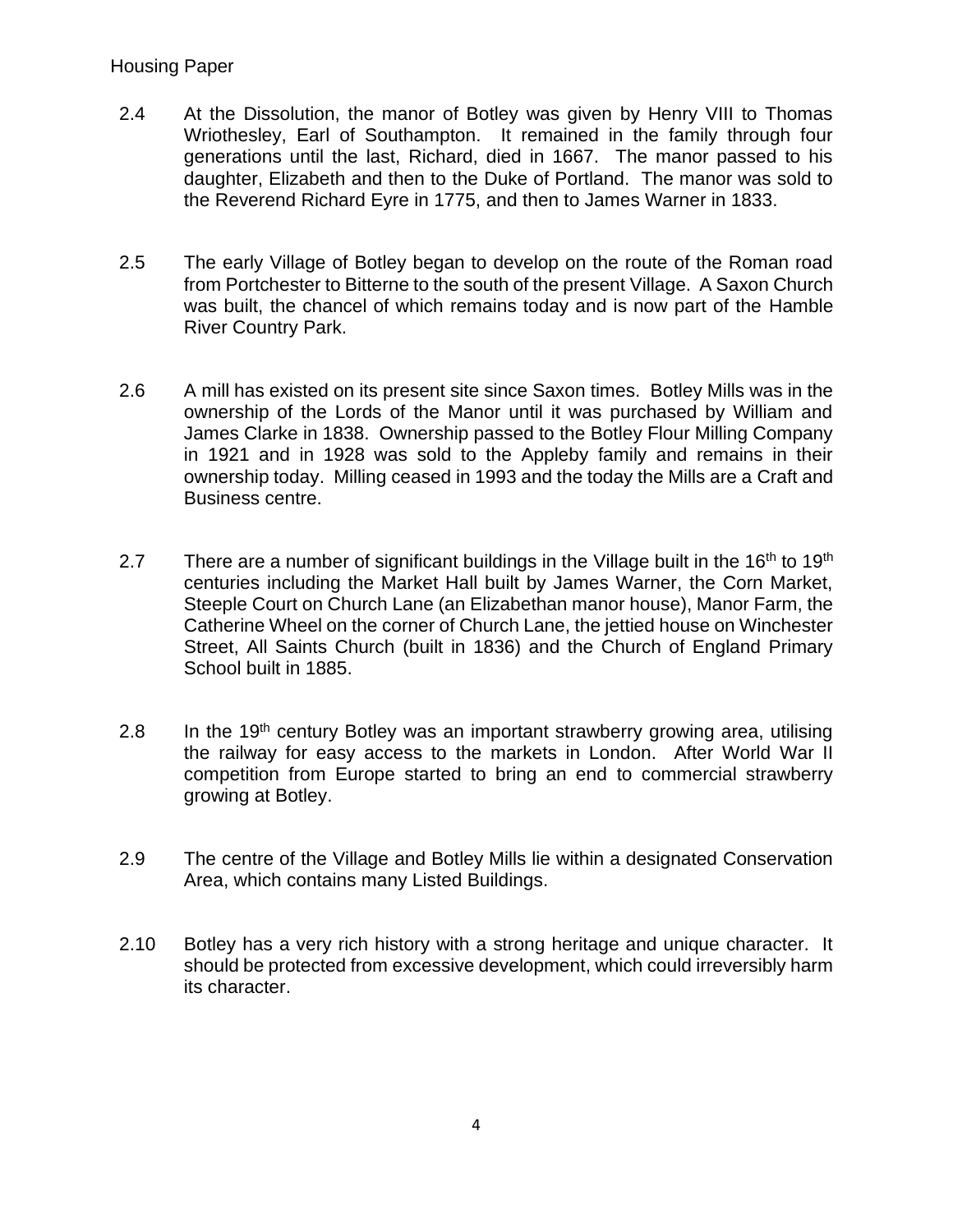# **3 Development constraints**

- 3.1 Botley Village centre and Boorley Green are likely to be the focus of most new development in the Parish in the period 2016-2036. The area has a number of significant constraints, which affect the area's ability to accommodate and integrate additional development.
- 3.2 Botley Village
	- a Abutting the eastern edge of Botley Village is the River Hamble, which delineates the eastern boundary of the Parish. Close to the centre of the Village, there is limited scope for additional development.
	- b Further to the north east, the B3354, Winchester Street, leaves the Village in a northerly direction. Between the road and the railway line lies an area of open countryside. The railway line forms a defensible barrier. This land is identified as Site 3-8-C in the 2017 SHLAA and is allocated for housing under the provisions of Policy BO2, that is Uplands Farm, in the submitted Eastleigh Borough Local Plan 2016-2036. Eastleigh Borough Council passed a resolution to grant outline planning permission for this site in January 2019 (reference O/18/83698).
	- c To the south of the Village, between Brook Lane in the west and Church Lane in the east, lies an area of open countryside. The northern part of this area is traversed by Pudbrook Lake and will have flood risk constraints. The easternmost area contains two lakes and associated watercourse, which also will have flood risk implications.
	- d The land between Brook Lane and Church Lane is in the open countryside and part of it abuts the Botley Conservation Area. Development here would be difficult to integrate with the existing built-form and has poor access.
	- e Crucially, the land between Brook Lane and Church Lane forms an important part of the local gap between the Village and the eastern edge of Hedge End.
	- f To the south east of the Village, that is east of Church Lane, lies an area of open countryside. The land is elevated and extends eastwards towards the River Hamble. The land is detached from the built form of the Village and access is poor.
	- g The land to the east of Church Lane lies in the Botley Conservation Area and there are several wildlife designations that apply to the land. Flood Risk is also an issue in this area.
	- h To the west of the Village, south of the A334, High Street and Broad Oak, lies an area of open countryside, which forms a crucial role as part of the Local Gap between Botley and Hedge End.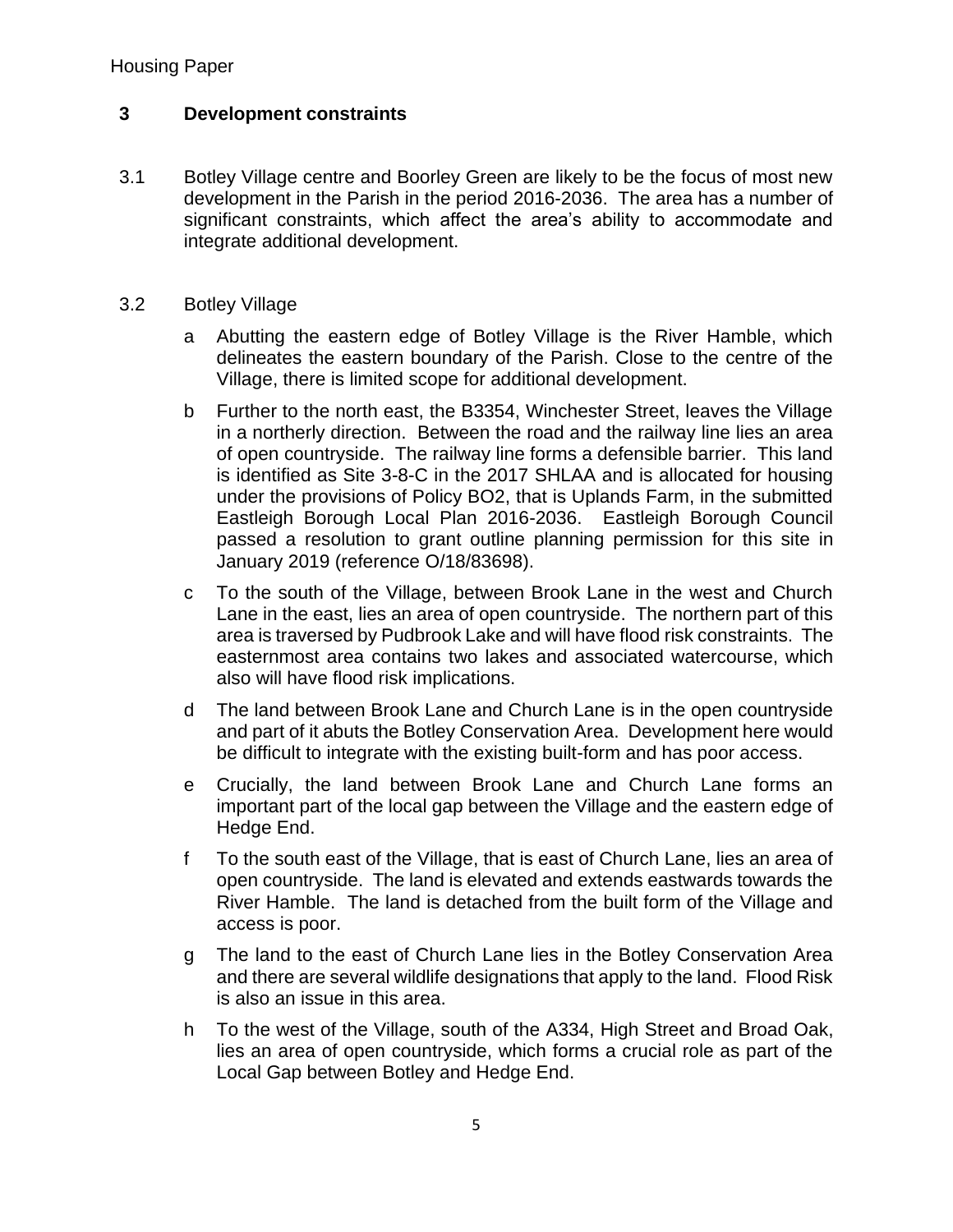- i Development to the west of the Village would seriously diminish the important Local Gap between Botley and Hedge End and, therefore, erode the separation of the settlements and undermine the unique identity, heritage, character and appearance of Botley.
- j Extensive parts of the Local Gaps have been identified in the Eastleigh Borough Strategic Housing Land Availability Assessment as potential housing sites, both as eastern extensions to Hedge End and on land forming part of the western edge of Botley.
- k To the west of the Village, north of the A334, High Street and Broad Oak, lies an area of open countryside, which forms a vital part of the Local Gap between the Botley and Hedge End. Like its southern counterpart, development in this area would seriously diminish the essential Local Gap between the settlements, erode the separation of the settlements and undermine the unique identity, heritage, character and appearance of Botley.
- l Further, the westernmost part of this land, that is north west of Woodhouse Lane, was identified in Policy HE1 of the abandoned Eastleigh Borough Local Plan 2011-2029, as an extension to Hedge End to provide up to 800 dwellings. However, part of the site will now be used to accommodate a new secondary school with playing fields. This site is allocated to provide 605 dwellings plus the school, under the provisions of submitted Local Plan Policy HE1. In 2018 Eastleigh Borough Council granted outline planning permission (O/18/83634) for this development and construction has commenced. The Parish Council has always supported the Deer Park School element of the scheme, although this is located in Hedge End.
- m In the centre of the Village the High Street is the heart of the community and contains many historic buildings, is of a high quality of character and appearance and defines the unique quality of Botley, with its many local shops and facilities. The capacity of the Village centre to accommodate new development is extremely limited.
- n The High Street and Broad Oak suffer from excessively high levels of traffic and congestion, which in turn has an adverse effect on air quality. The area is designated as an Air Quality Management Area (AQMA). AQMA reference 1680, Eastleigh AQMA Number 4 (High Street, Botley), the designated area incorporates the A334 from the Parish boundary east of the junction with the B3354, Winchester Street, to its junction with Woodhouse Lane incorporating Broad Oak and a 5m corridor either side of it, and area of 2.7 hectares. Data from the diffusion tube sited in the High Street indicates that currently levels are below the maximum permitted level and have been falling since 2017. However, from 2012 to 2014 and in 2016 levels were only just below the maximum permitted.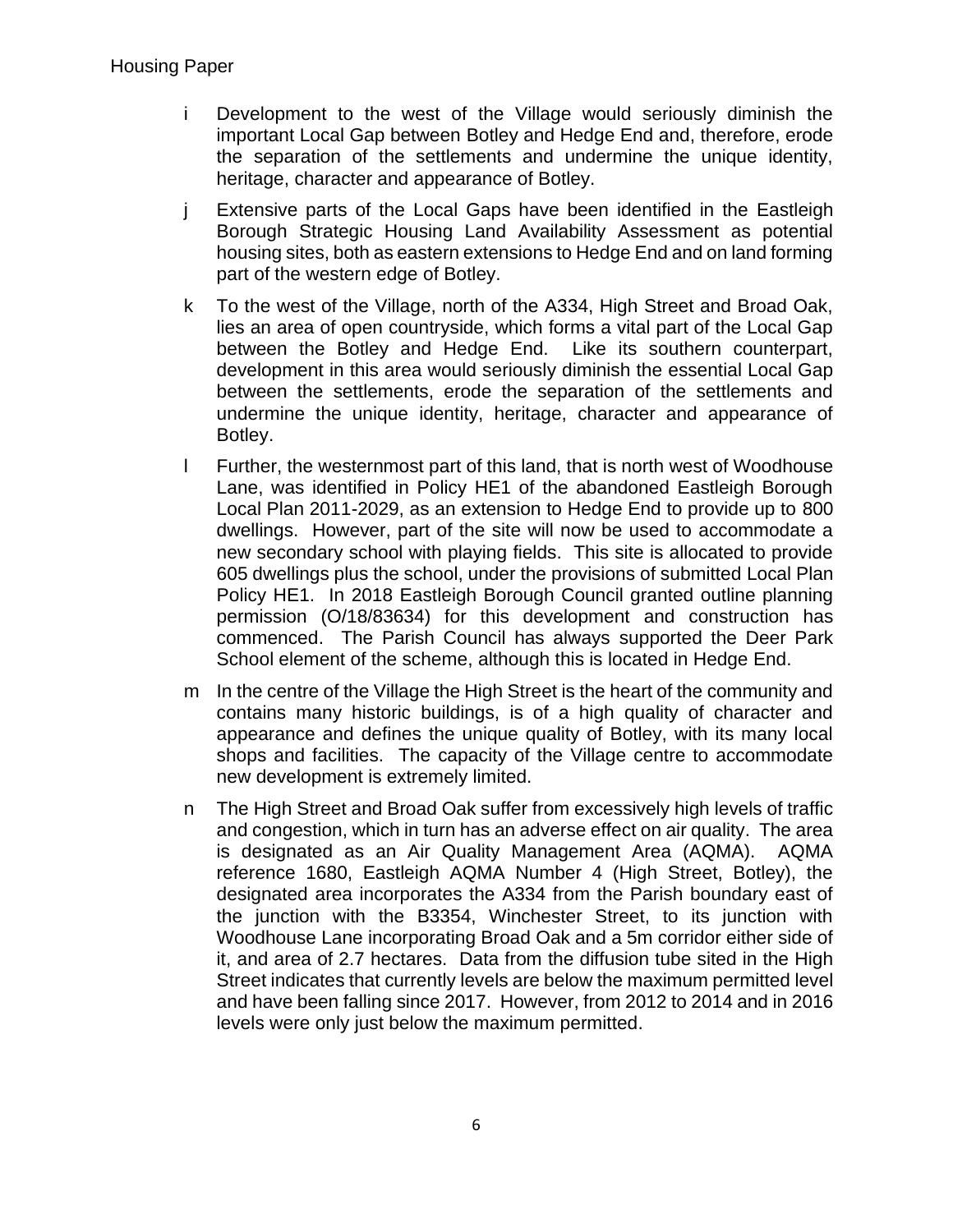- 3.3 Boorley Green
	- a Boorley Green lies approximately 0.6 km north of Botley Village on the B3354, Winchester Road, and formerly comprised a broadly triangular area of residential development between Winchester Road in the west, Maddoxford Lane in the north and Crows Nest Lane in the east, together with the Botley Park Hotel and Country Club and associated Golf Course immediately to the north of the hotel. The Golf Course was granted outline planning permission in 2013 for 1,400 dwellings (now reduced to 1397), where construction has already started, and this area is known as Boorley Park. In addition, planning permission was granted on appeal for 680 dwellings on land to the west of Winchester Road, opposite the Boorley Park development, and this area is known as Boorley Gardens. Also, 14 dwellings, now increased to 18 dwellings, on Braxells Farm have been built, plus a further 50 dwellings on land off Crows Nest Lane, where building has started. Outline planning permission has been granted for 50 dwellings, with a subsequent separate not yet determined application to increase this to 86 dwellings, on Land South of Maddoxford Lane, but building has not commenced.
	- b To the west of Winchester Road lies Longlands Farm, which is bounded in the south west by the railway line.
	- c To the east of Boorley Green lies Oak Ridge Farm and its associated open agricultural land.
	- d Boorley Green was, in essence, a small residential enclave set in a rural area and surrounded by farmland and the Golf Course. The ongoing development here is visually prominent and is an incursion into open countryside. This area is fairly remote from the local services and facilities in Botley Village and some residents may choose to obtain services from Horton Heath and Fair Oak to the north west rather than Botley Village to the south east.

## 3.4 Parish wide

- a The Parish has constraints relating to both surface water and foul water drainage systems, which limit the capacity of the area to accommodate significant new development.
- b The Parish, especially Botley Village, suffers from high levels of extraneous traffic transiting the area. This will be exacerbated by the planned new development at Whiteley to the south, which is about 3,500 additional dwellings), where construction is already underway.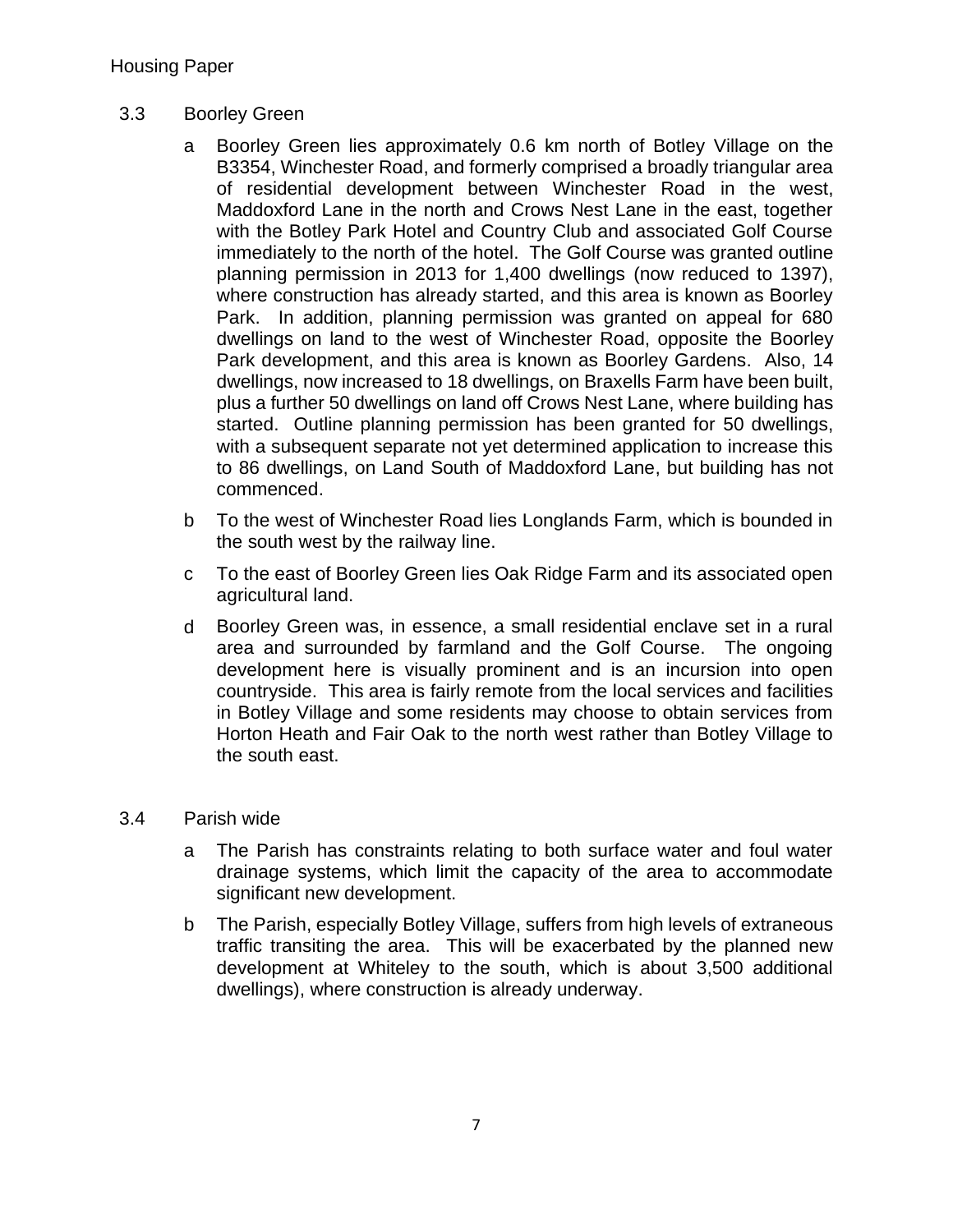# **4 Objectively Assessed Housing Need**

- 4.1 The starting point is to note that a large number of documents have been published over recent years in respect of the calculation of Eastleigh Borough's Objectively Assessed Housing Need, by both the Partnership for South Hampshire and Eastleigh Borough Council, in the context of the previously emerging Local Plan 2011-2029, which failed at the Examination stage, in respect of which no further work has been undertaken, and in the context of the current submitted Local Plan covering the period 2016-2036.
- 4.2 The most appropriate place to start, in the context of the preparation of the Botley Neighbourhood Plan, is the official Evidence Base of the 2016-2036 submitted Local Plan. These are the documents supporting the draft Local Plan, submitted by Eastleigh Borough Council, to justify its Local Plan policies and proposals.
- 4.3 In April 2016, the Partnership for Urban South Hampshire published its Objectively Assessed Housing Need Update Report (HOU003). This was, in effect, an update of the 2014 PUSH Strategic Housing Market Assessment (HOU002a) and Appendices (HOU002b).

[https://www.eastleigh.gov.uk/media/3398/push-housing-need-update-](https://www.eastleigh.gov.uk/media/3398/push-housing-need-update-2016.pdf)[2016.pdf](https://www.eastleigh.gov.uk/media/3398/push-housing-need-update-2016.pdf) <https://www.eastleigh.gov.uk/media/3400/push-shma-feb-14.pdf> <https://www.eastleigh.gov.uk/media/3399/push-shma-apps-feb-14.pdf>

- 4.4 In summary, this Report indicated that the Borough's full Objectively Assessed Need would be 580 dwellings per annum.
- 4.5 In relation to Affordable Housing need, this Report found a range of between 562, at a 25% affordability threshold in Table 45, to 282, at a 40% affordability threshold in Table 48.
- 4.6 In summary the Partnership for Urban South Hampshire Objectively Assessed Housing Need Update Report concluded, in paragraph 6.43, that 30-35% income threshold would be appropriate, giving an Affordable Housing need range of 360-453 dwellings per annum, which is 66-83% of the total Objectively Assessed Housing Need of 546 dwellings per annum. This underlines further the upward pressure on the Objectively Assessed Housing Need arising from the severe need for Affordable Housing in the Borough.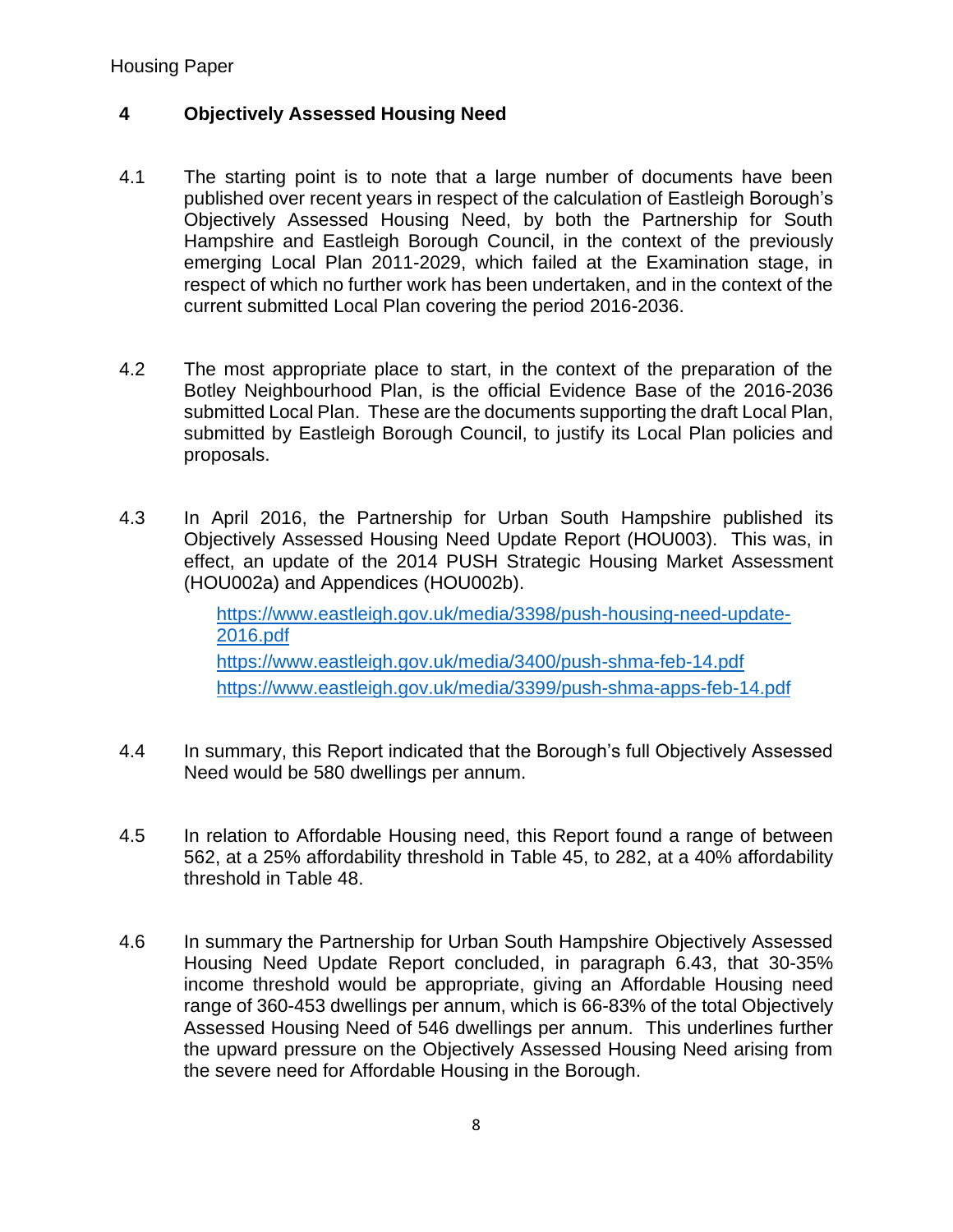- 4.7 In June 2018, Eastleigh Borough Council published its Objectively Assessed Needs Background Paper (HOU004). The majority of this document is an extract from the Proof of Evidence, prepared on behalf of the Council in respect of an Appeal into the refusal of planning permission for 200 dwellings at Bubb Lane (O/15/77112 and APP/W1715/16/3153928).
- 4.8 The purpose of extracting the information from the Proof of Evidence is that it provides the evidence behind the Council agreeing to increase its Objectively Assessed Housing Need figure from 580 to 630 dwellings per annum.
- 4.9 The Proof of Evidence extract explains in paragraph 2.99 that the 2014-based Household Projections point to a housing need of 511 dwellings per annum in Eastleigh Borough. However, taking into account the 2015 Mid-Year Population Estimates this would fall to 490 dwellings per annum. Further, modelling an upward adjustment to household formation rates amongst those aged 25-44, having regard to the trends shown in the 2008-based Household Projections the need increases to 527-548 dwellings per annum.
- 4.10 However, the evidence from market signals and Affordable Housing need would justify upwards adjustment from the demographic need.
- 4.11 The Proof of Evidence extracts explain that the evidence suggests that to increase the market housing to meet all of the identifiable Affordable Housing need would require at least a doubling in overall housing provision relative to the demographic provision. It is relevant to note that the previous Local Plan Inspector found that this would not be a realistic option.
- 4.12 Similarly, the Inspector at the 2016 Hedge End North Inquiry in 2016 found that: *in practice it is highly unlikely that the full Affordable Housing requirement could ever be met under current policy*.
- 4.13 The previous Local Plan Inspector set out that a 10% adjustment would be compatible with the modest pressure of market signals in the Borough. The 2016 Hedge End North Inquiry Inspector concluded that a 10% adjustment for market signals plus a further 10% adjustment for Affordable Housing, as advocated by the appellants, was too high and that a smaller adjustment should be made on top of that for household formation rates.
- 4.14 The Proof of Evidence extract states*: I conclude that a 15% adjustment would be warranted,* and later: *and the significant under-delivery since 2011 which is*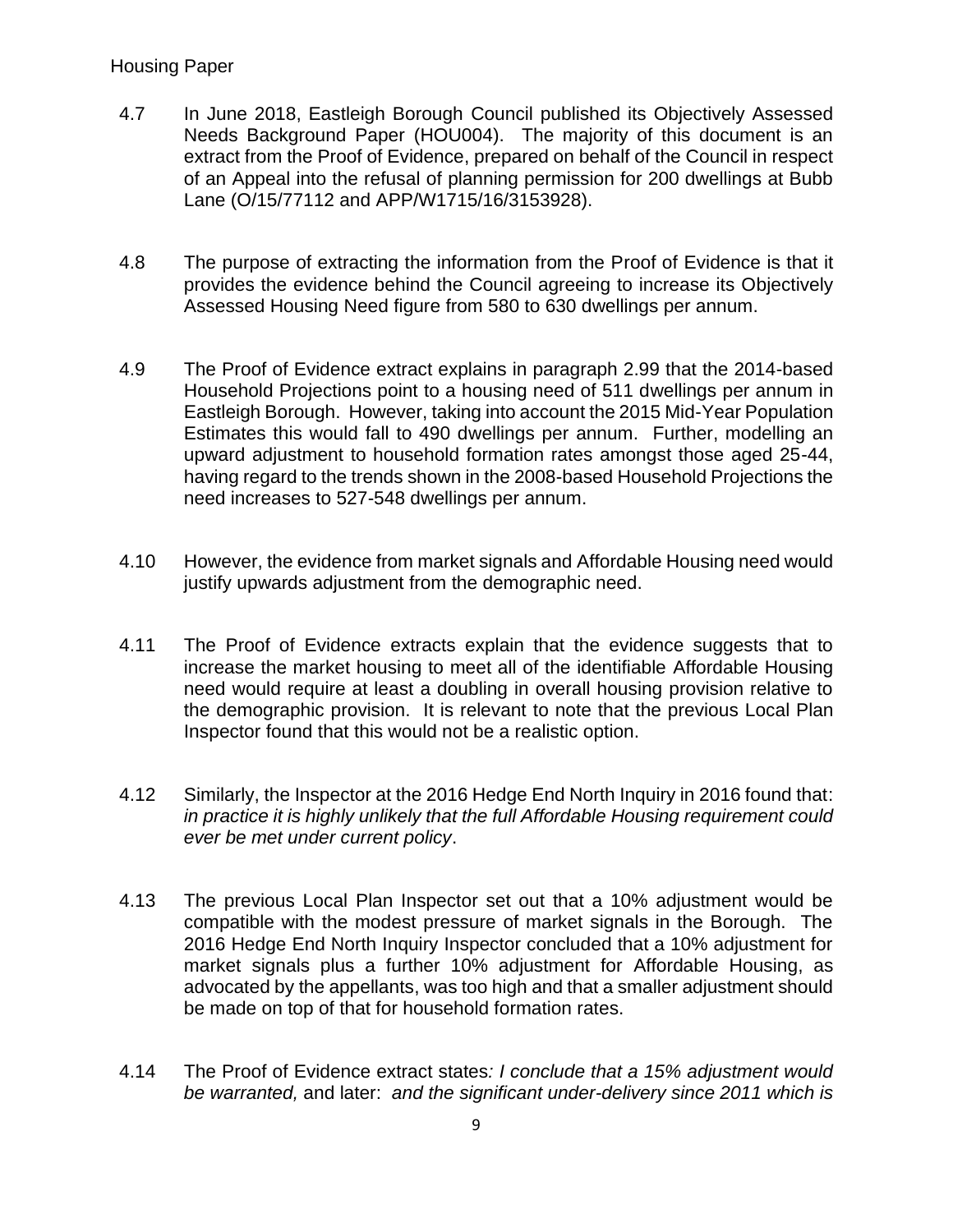*already captured in the five-year land supply calculation. Applied to the demographic need for 527-548 dwellings per annum, this gives an Objectively Assessed Housing Need of 610-630 dwellings per annum (rounded to the nearest 10)*.

- 4.15 The Proof of Evidence concluded that: *Taking the higher end of the range, an Objectively Assessed Housing Need of 630 dwellings per annum would represent a substantial 37% increase on net completions in the Borough between 1996-2011, and a 47% increase on those 1997-2017, and would thus significantly boost housing both market and Affordable Housing supply. Taking a positive view, I consider that the latest evidence continues to support the interim requirement figure of 630 dwellings per annum*.
- 4.16 Paragraph 1.2 of Eastleigh Borough Council's Five Year Housing Land Supply Position Statement (March 2018) (HOU014) states that on 14 July 2016 the Council's Cabinet resolved to use a new interim target of 630 dwellings per annum, as its Objectively Assessed Housing Need, taking into account the latest evidence on housing need and the findings from the Bubb Lane Appeal. Further, the Appeal Inspector looking at the land west of Boorley Green found this to be a reasonable judgement on the evidence.

[https://www.eastleigh.gov.uk/media/2874/five-year-housing-land-supply](https://www.eastleigh.gov.uk/media/2874/five-year-housing-land-supply-position_1st-january-2018-base_final.pdf)[position\\_1st-january-2018-base\\_final.pdf](https://www.eastleigh.gov.uk/media/2874/five-year-housing-land-supply-position_1st-january-2018-base_final.pdf)

- 4.17 Paragraph 1.2 of Eastleigh Borough Council's Five-Year Housing Land Supply Position Statement concludes: *This represents the Borough's Objectively Assessed Housing Need based on the information currently available*.
- 4.18 However, paragraph 1.2 of Eastleigh Borough Council's Local Plan Housing Land Supply Position (October 2017) (HOU015) which seeks to predict the fiveyear housing land position on adoption of the new Local Plan, states: *Eastleigh Borough Council resolved on 20 July 2017 to publish the draft Eastleigh Local Plan 2011 to 2036, which includes a housing target for the residual plan period (2016-2036) of 14,576 dwellings (729 dwellings per annum). This housing target seeks to address the shortfall from 2011 to 2016 over the Plan Period*.

<https://www.eastleigh.gov.uk/media/3469/five-year-supply-at-adoption.pdf>

4.19 Further, paragraph 1.3 of Eastleigh Borough Council's Five Year Housing Land Supply Position Statement (March 2018) (HOU014) explains that the housing requirement in the draft Local Plan 2016-2036 of 729 dwellings per annum reflects a 'policy-on' position whereby a proportion of unmet housing need from the wider Housing Market Area is accounted for. Whilst this figure is not used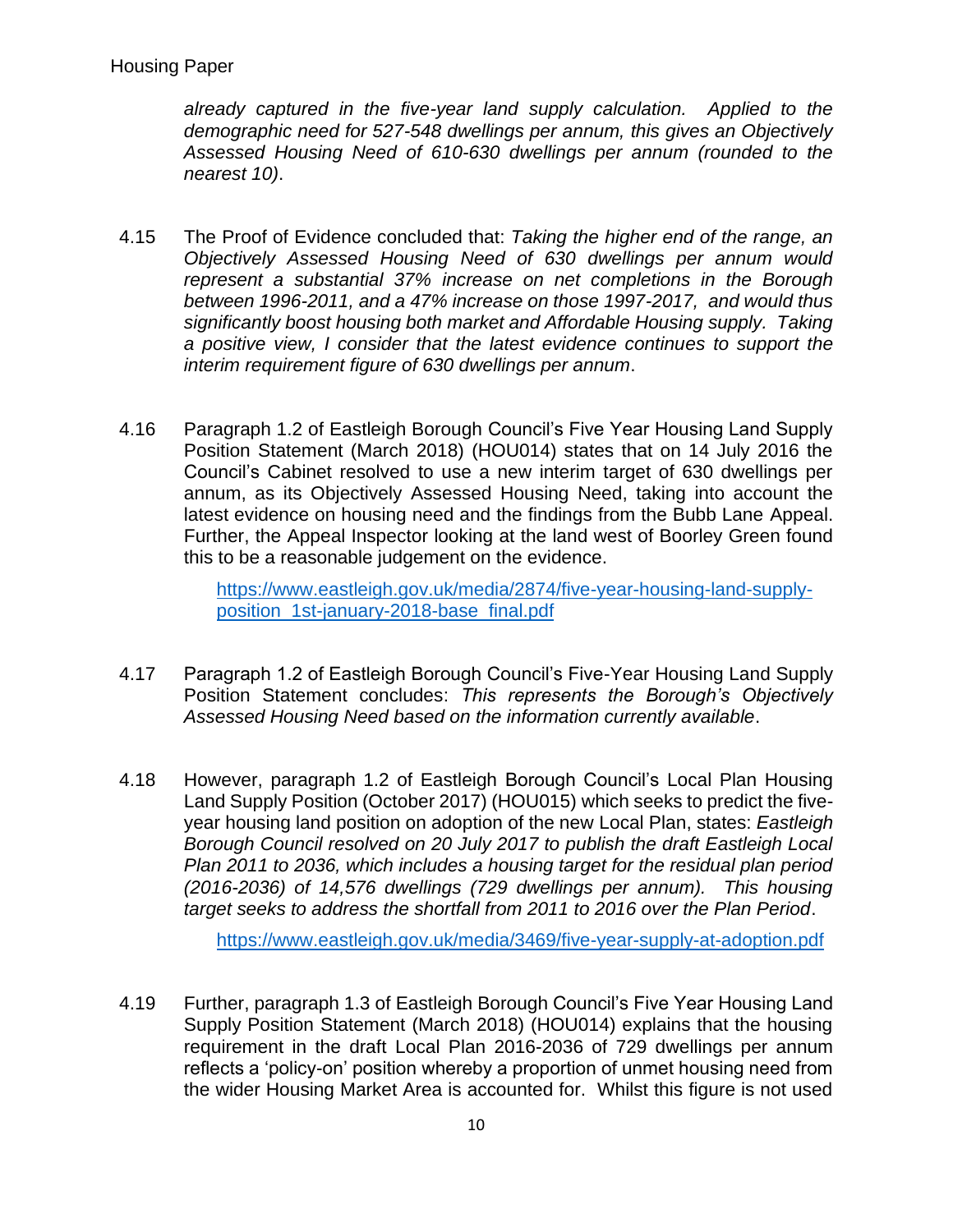for the five-year supply calculation, because at the time, in March 2018, some elements of the evidence base needed completion, together with the Sustainability Assessment and Habitats Regulation Assessment, it is used for the basis of the Local Plan and will be tested through the Examination of the Plan.

4.20 The Calculation of Five-Year Housing Land Supply produced by G L Hearn Limited in September 2019 with an Objectively Assessed Housing Need of 721 dwellings per annum from 2019 to 2029, indicates a 6.8 year land supply.

> [https://www.eastleigh.gov.uk/media/5926/five-year-housing-land-supply](https://www.eastleigh.gov.uk/media/5926/five-year-housing-land-supply-september-2019.pdf)[september-2019.pdf](https://www.eastleigh.gov.uk/media/5926/five-year-housing-land-supply-september-2019.pdf)

4.21 Submitted Local Plan Policy S2 Approach to New Development makes provision for at least 14,580 new dwellings between 2016 and 2036, requiring 729 dwellings per annum.

> [https://www.eastleigh.gov.uk/media/3484/final-local-plan-document-june-](https://www.eastleigh.gov.uk/media/3484/final-local-plan-document-june-2018-print.pdf)[2018-print.pdf](https://www.eastleigh.gov.uk/media/3484/final-local-plan-document-june-2018-print.pdf)

4.22 In the Main Modifications to the Local Plan produced by Eastleigh Borough Council in July 2019 Policy S2 is changed by MM6 to show a delivery target of 13,166 new dwellings between 2018 and 2036, so requiring 731 dwellings per annum.

> [https://www.eastleigh.gov.uk/media/5712/ed32-final-initial-lp-main-mods](https://www.eastleigh.gov.uk/media/5712/ed32-final-initial-lp-main-mods-signed-off-version.pdf)[signed-off-version.pdf](https://www.eastleigh.gov.uk/media/5712/ed32-final-initial-lp-main-mods-signed-off-version.pdf)

- 4.23 The submitted Local Plan, which has now been subject to Examination, provides the most up-to-date indication of the Objectively Assessed Housing Need for the Borough, and is taken as the starting point for the preparation of the Botley Neighbourhood Plan, in accordance with the guidance at NPPF paragraphs 60 and 65.
- 4.24 It is noted, having regard to NPPF paragraph 65, that Eastleigh Borough Council, as part of establishing a housing requirement figure for its whole area, has not set out a housing requirement figure for the Botley Neighbourhood Plan area.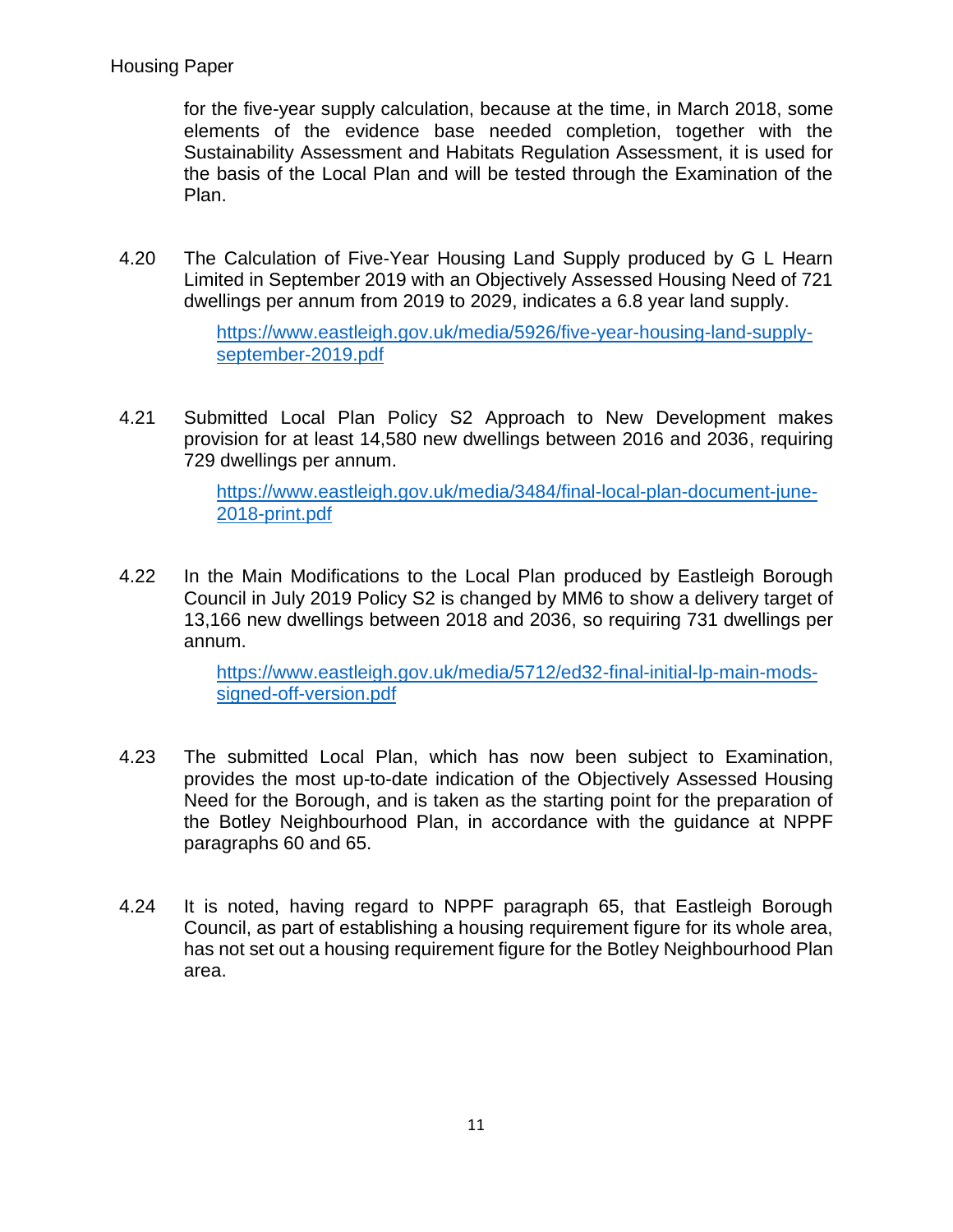## **5 The Strategic Housing Land Availability Assessment**

- 5.1 The most recent version of Eastleigh Borough Council's Strategic Housing Land Availability Assessment (SHLAA) (HOU010a) was published in May 2017. The SHLAA forms an important part of the Evidence Base of the submitted 2016- 2036 Eastleigh Borough Local Plan.
- 5.2 The SHLAA seeks to identify the broad capacity of the existing urban areas and new greenfield sites in the Borough and their ability to accommodate future development.
- 5.3 The SHLAA has evolved since its first iteration in 2008/9. The identification of sites in the SHLAA does not imply that a site will be allocated for development, or that planning permission will be forthcoming.
- 5.4 This Paper focuses on the sites identified in the SHLAA at and surrounding Botley Village and Boorley Green, and those sites immediately abutting the eastern edge of Hedge End.
- 5.5 Therefore, this Paper considers the Botley Site Assessments set out in Appendix to the SHLAA (HOU010d) together with the Botley Map of identified sites.
- 5.6 There are 29 sites included in the Botley site assessments
- 5.7 a **SHLAA-3-1-U: Woodhouse Lane and Grange Road**. This site lies on the eastern edge of Hedge End in Broad Oak yet is within Botley Parish. The site lies in the Local Gap between Hedge End and Botley, as proposed in Policy S8 of the submitted 2016-2036 Local Plan. Therefore, the development of this site for built form would be in conflict with a policy that is likely to form part of the statutory Local Development Plan in 2020. The site comprises open storage, commercial buildings and a petrol station.
	- b It is the Parish Council's view that this site should not be redeveloped for housing and should remain only for employment use and at the current intensity of use.
- 5.8 a **SHLAA-3-2-U: High Street, Botley**. This site is located to the immediate south of Botley High Street. The site is irregular in shape, set partly with the Conservation Area and lies within the setting of Listed Buildings. The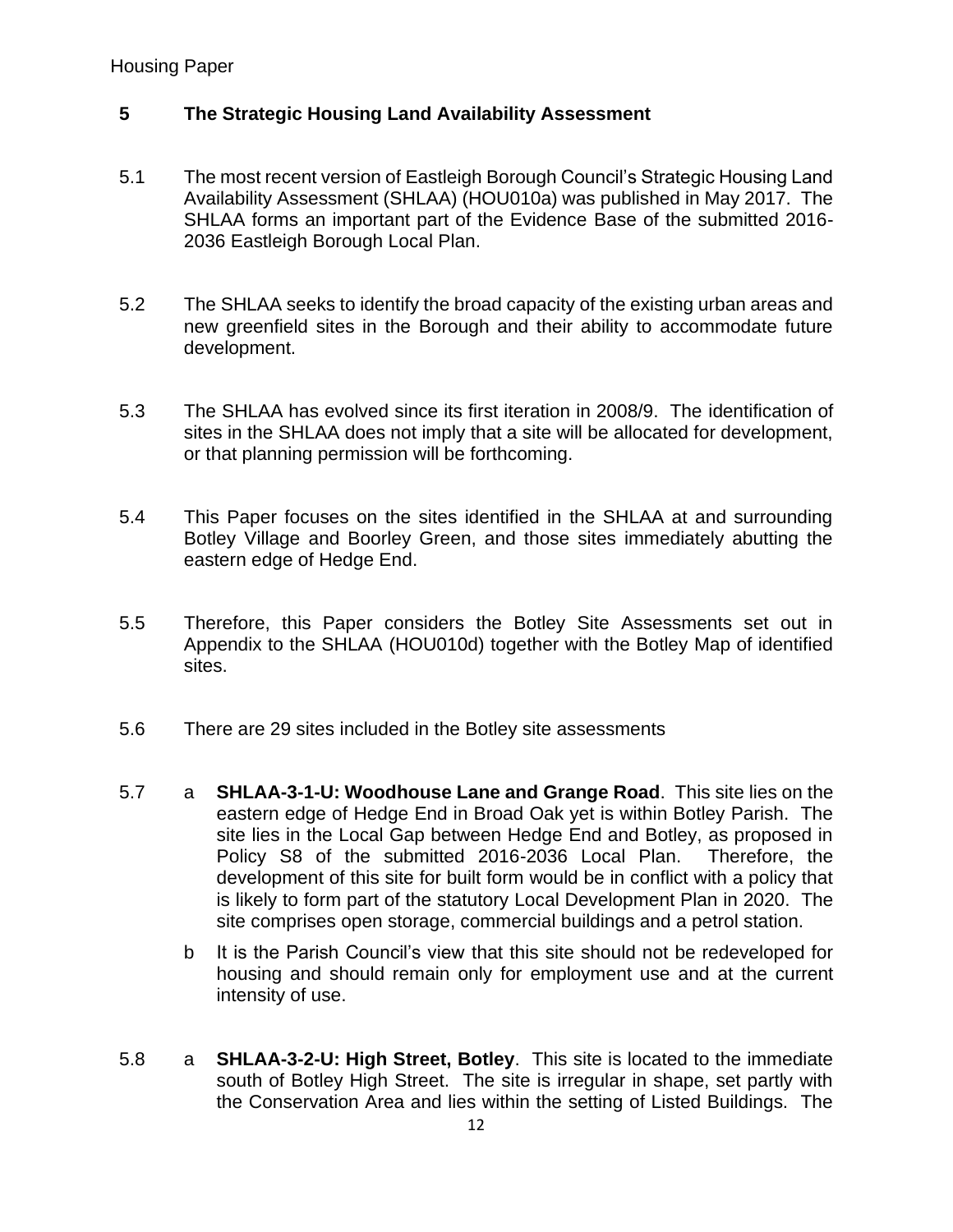site comprises of public and private car parking and a commercial building. The site has poor vehicular access.

- b These constraints would be difficult to overcome, and development here would require the relocation of the existing uses and the loss of car parking and employment, which is essential to the future security of the retail and hospitality providers around The Square. Any development here would have to be small-scale and very sensitively designed in order not to have adverse impacts on the Conservation Area, the setting of the Listed Buildings and the High Street.
- c The Parish Council does not support this site for housing development.
- 5.9 a **SHLAA-3-4-C: Land north of Hedge End**. This site lies to the north of Hedge End and has a frontage onto the B3354, Winchester Road. The site lies in the open countryside and essentially in the Local Gap between Botley and Boorley Green, as proposed in Policy S8 of the submitted 2016-2036 Local Plan. Therefore, the development of this site for built form would be in conflict with a policy that is likely to form part of the statutory Local Development Plan by 2020.
	- b The land to the south of this site, annotated in the SHLAA as site 3-37-C, has been granted planning permission on appeal for 680 dwellings. The existence of this permission raises the level of importance of the role site 3- 4-C plays in the Local Gap between Boorley Green and Horton Heath. Also, development here would have adverse impacts on the landscape and the highway infrastructure, particularly Winchester Road.
	- c The Parish Council does not support this site for housing development.
- 5.10 a **SHLAA 3-7-C: Land between Maddoxford Land and Crows Nest Lane**. In the planning application submitted on this SHLAA it is described as Land off Crows Nest Lane. The site lies to the south of the major residential development of about 1400 dwellings under construction on the Botley Golf Course site. Planning permission has been granted for 50 dwellings (O/16/78389) and the Reserved Matters application (RM/18/83875) is also permitted. Strategic high-pressure pipelines lie to the east and south. Local Gap status removed in 2017. The site appears as a commitment in Policy DM24 of the submitted 2016-2036 Local Plan, providing 50 dwellings.
	- b This development is immediately to the east of the development on SHLAA 3-39-C (see 5.36).
	- c The Parish Council had concerns about this development and it will be important that all the planning conditions laid down are met in full.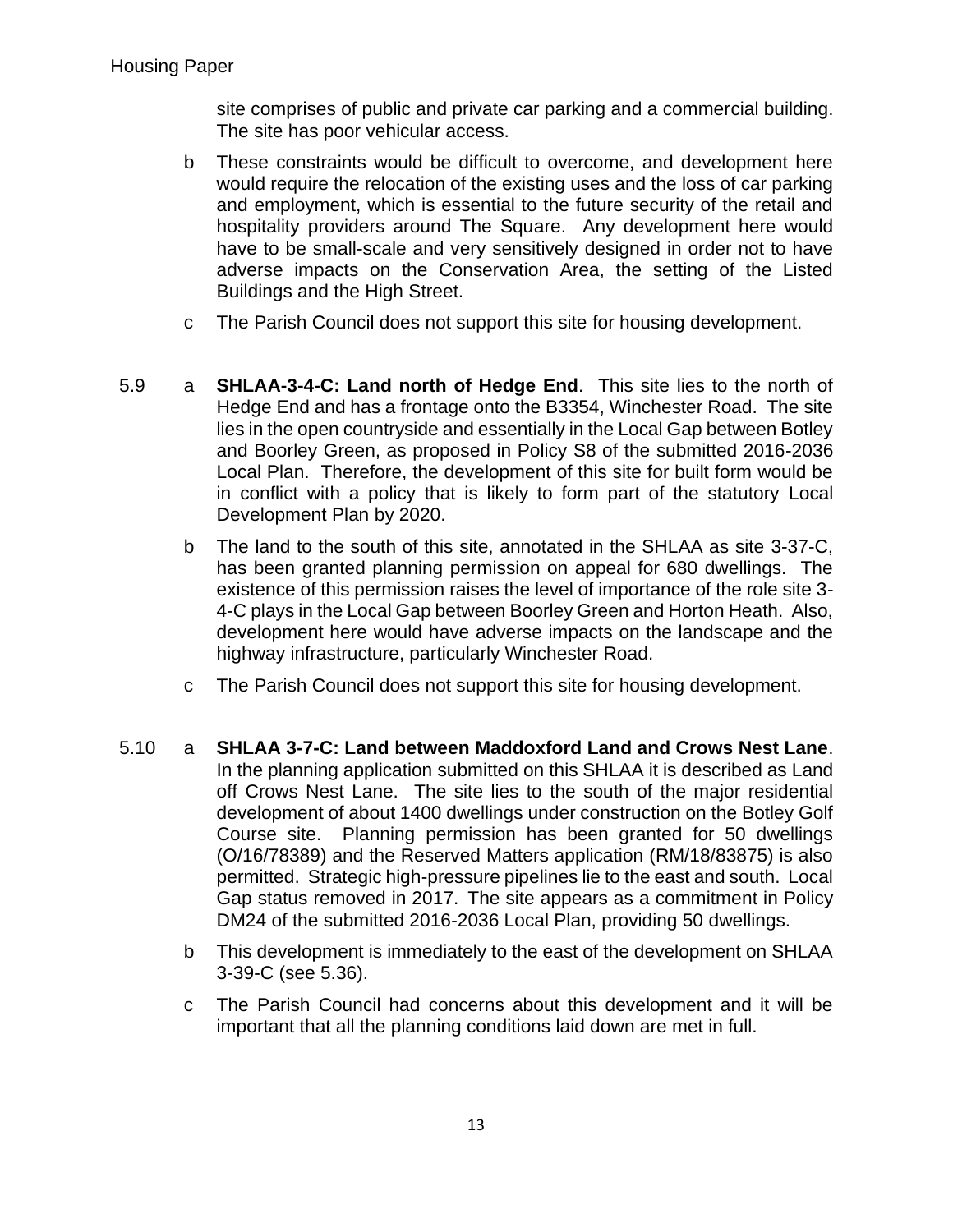- 5.11 a **SHLAA-3-8-C: Land west of Uplands Farm**. In the planning application submitted on this SHLAA it is described as Land north east of Winchester Street. This site lies to the east of Botley Village between Winchester Street and the railway line. The Parish boundary delineates the eastern boundary of the site. The land is open countryside in use for agriculture.
	- b This site is allocated for housing under the provisions of Policy BO2 of the submitted 2016-2036 Local Plan to provide up to 375 dwellings, plus infrastructure. In January 2019 there was a Resolution to grant planning for up to 375 dwellings (planning application O/18/83698).
	- c Whilst the Parish Council accepts that the site is in a generally sustainable location, there are significant local concerns regarding local facilities and services, including health care, and in relation to traffic congestion, air quality impacts, and so on. Therefore, it is essential that the requirements of the Policy (that is Items BO2 i to xix) are delivered in full. In addition, a financial contribution should be required from the developer towards the Botley Bypass and the design and implementation of a highway and environmental improvement scheme in Botley High Street and at the Botley Mill area, under the provisions of item ii of the Policy.
- 5.12 a **SHLAA-3-10-C: Land east of Brook Lane**. This site is located to the south of the High Street in open countryside and in the important Local Gap between Hedge End and Botley, as shown in saved Local Plan Policy 3.CO. Whilst the site is not included in the proposed Botley to Hedge End Local Gap under the provisions of Policy S8 of the submitted 2016-2036 Local Plan (the eastern boundary of which runs along Brook Lane adjacent to the western boundary of this site) development here would nonetheless physically diminish the gap between the two settlements, would be isolated from other housing and would have significant adverse landscape and environmental impacts.
	- b The Parish Council does not support this site for housing development.
- 5.13 a **SHLAA-3-11-C: Land east and west of Church Lane**. This is an elevated site, which straddles either side of Church Lane to the south of Botley and extends eastwards to the Hamble River. The land is detached from the built form of the Village and is in open countryside. The site lies within the Conservation Area. There are a number of designations across the site including the Solent Maritime Special Area of Conservation, the Upper Hamble and Woods Sites of Importance to Nature Conservation and the Solent and Southampton Water Wetlands protected by the Ramsar Convention. Access to the site and local facilities is poor. Development here would be contrary to the open character of the area.
	- b The Parish Council does not support this site for housing development.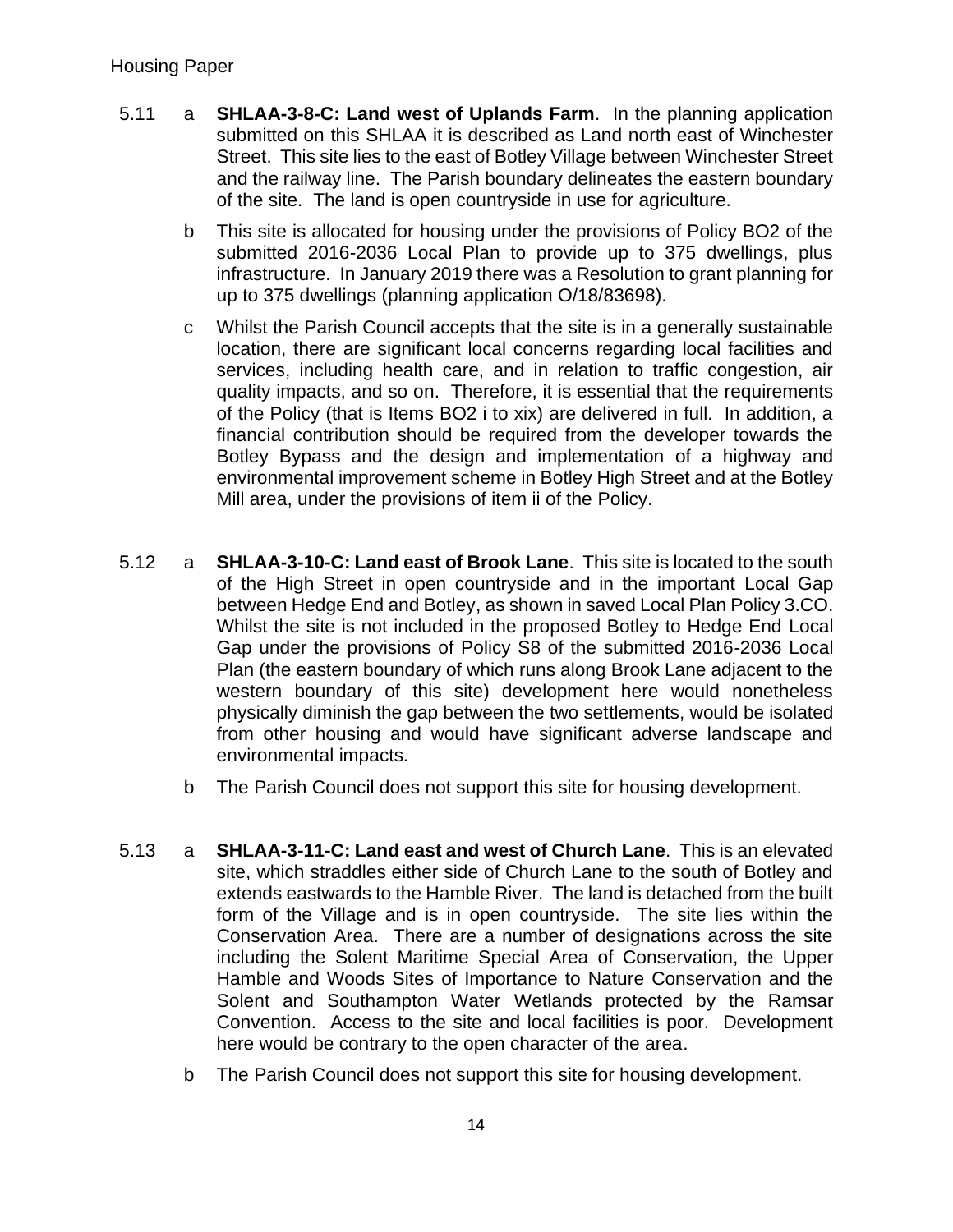- 5.14 a **SHLAA-3-12-C: Land east of Kings Copse Avenue**. This site lies on the western edge of Botley and within the boundary of The River Hamble Country Park, where it forms part of The Manor Farm Estate. The land lies in the Countryside, under the provisions of saved Local Plan Policy 3.CO and Policy S8 in the Local Plan 2016-2036 submitted for examination. The site is allocated for housing under the provisions of Policy BO3 of the submitted 2016-2036 Local Plan to provide 70 dwellings. At the Eastleigh Borough Council Local Plan Examination Matters 13 Hearing, held in January 2020, the Council agreed to increase the proposed dwellings to 120.
	- b Whilst allocated in the submitted Local Plan, the Parish Council considers the development of the site would erode the essential gap between Hedge End and Botley and instead of being developed the site should be included in the identified Hedge End to Botley Local Gap under the provisions of Policy S8 of the submitted Local Plan. At the Local Plan Examination, the Inspector asked for clarification how much this proposed site extends into the River Hamble Country Park. At this time EBC have yet to respond in the main modifications to the Local Plan and the decision of the Inspector is not known. Also, Strategic high-pressure pipelines traverse the site and significant amounts of soft sand lie under the site.
	- c In the Parish Council's view one important aspect if this site was developed would be the provision of allotments, as there are none in western Botley, and, if ground water levels permit, space for a new cemetery.
	- d The Parish Council does not support this site for housing development.
- 5.15 a **SHLAA-3-14-C: Land east of Precosa Road**. This site lies on the eastern edge of Hedge End. The land lies in the Local Gap between Hedge End and Botley under the provisions of saved Local Plan Policy 3.CO. The site is partly located in the Hedge End to Botley Local Gap under the provisions of Policy S8 of the submitted 2016-2036 Local Plan. As such, development here would be contrary to the current and emerging Local Development Plan.
	- b The Parish Council does not support this site for housing development.
- 5.16 a Adjacent to and to the west of SHLAA-3-14-C was a site with an application for 106 (103 net) dwellings (F/13/73606, Land east of Sovereign Drive and Precosa Road). Permission refused. Appeal successful for 103 dwellings. No activity after appeal won. Application permission expired 21/10/2017. New application F/20/87625 for 106 dwellings (104 net). Refused planning permission 28/09/2020.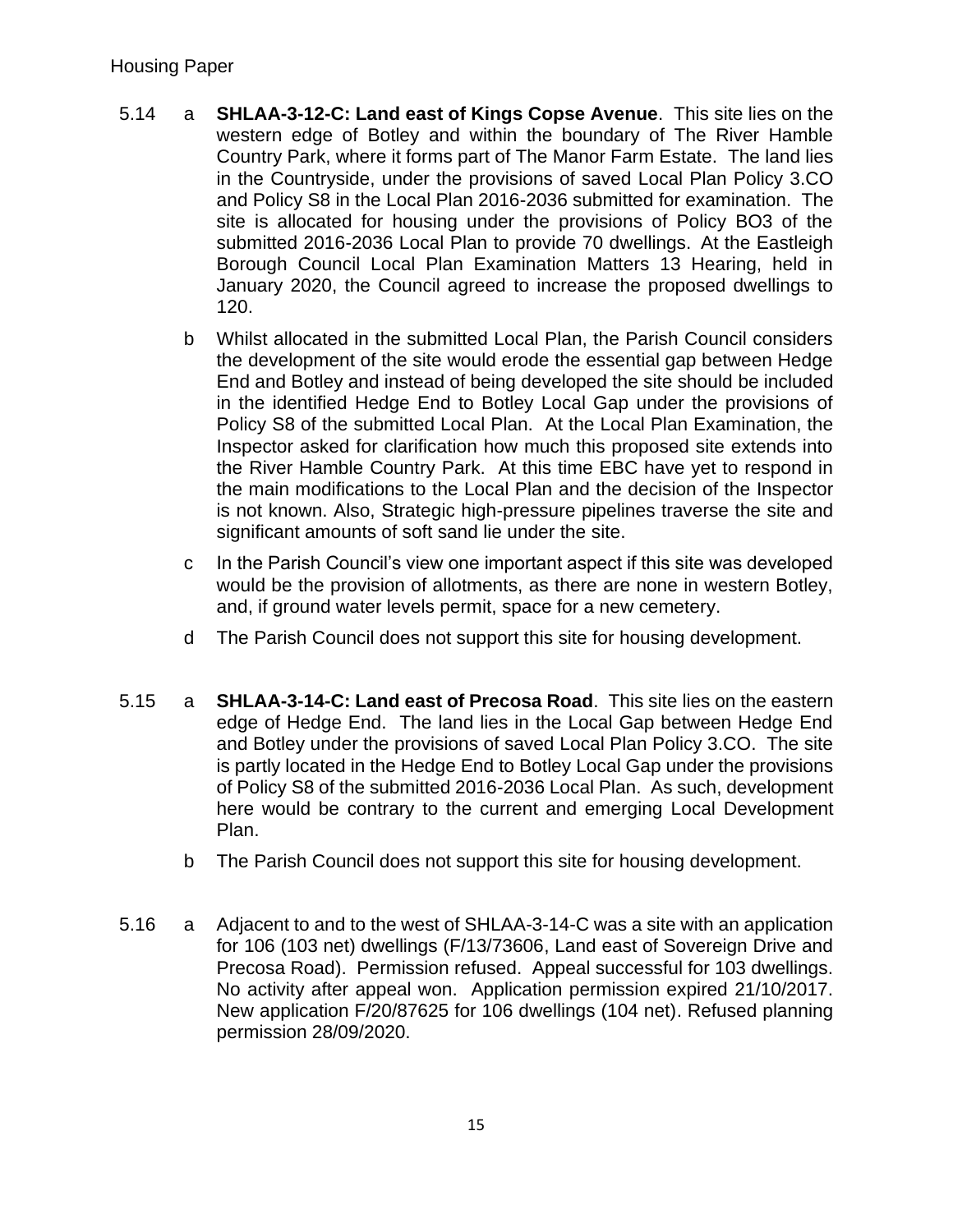- b The site lies in open countryside. Part of the site is in the ownership of the Parish Council and is in use as a Recreation Ground and, therefore, this land is not available for development.
- c The Parish Council does not support this site for housing development.
- 5.17 a **SHLAA-3-17-C: Land north of Marls Road**. The site is agricultural land and lies in the Local Gap between Hedge End and Botley under the provisions of saved Local Plan Policy 3.CO. The site is located in the Hedge End to Botley gap under the provisions of Policy S8 of the submitted 2016- 2036 Local Plan. As such, development here would be contrary to the current and emerging Local Development Plan.
	- b The site would physically diminish the essential gap between Hedge End and Botley.
	- c The Parish Council does not support this site for housing development.
- 5.18 a **SHLAA-3-18-C: Land west of Cobbett Way**. This site is a predominantly flat agricultural field bounded by hedgerows, located south of Broad Oak. The land lies in the Local Gap between Hedge End and Botley under the provisions of saved local plan Policy 3.CO. The site is located in the Hedge End to Botley gap under the provisions of Policy S8 of the submitted 2016- 2036 Local Plan. As such, development here would be contrary to the current and emerging Local Development Plan.
	- b The site would physically diminish the essential gap between Hedge End and Botley.
	- c The Parish Council does not support this site for housing development.
- 5.19 a **SHLAA-3-19-C: Garage off Broad Oak**. This site is located on the western edge of Botley, east of existing dwellings in Cobbett Way. As such the site lies within the built-up area of the Village. The site is brownfield, currently occupied by a car dealership. The site may be subject to contamination. It is understood that the site may lie in Flood Zones 2 and 3 and, therefore, may not be suitable for housing.
	- b The Parish Council considers that the site could be redeveloped for Class B1 (offices and light industry) use but not for Class C3 (housing), but the existing commercial car dealership would have to close or be relocated first.
- 5.20 a **SHLAA-3-20-C: Woodhill School**. This site is tucked away between Brook Lane, to the west, and the Botley Community Building, to the east, and was occupied by a private school till this closed in July 2019. It is understood that parts of the main school building are Grade II Listed, which would need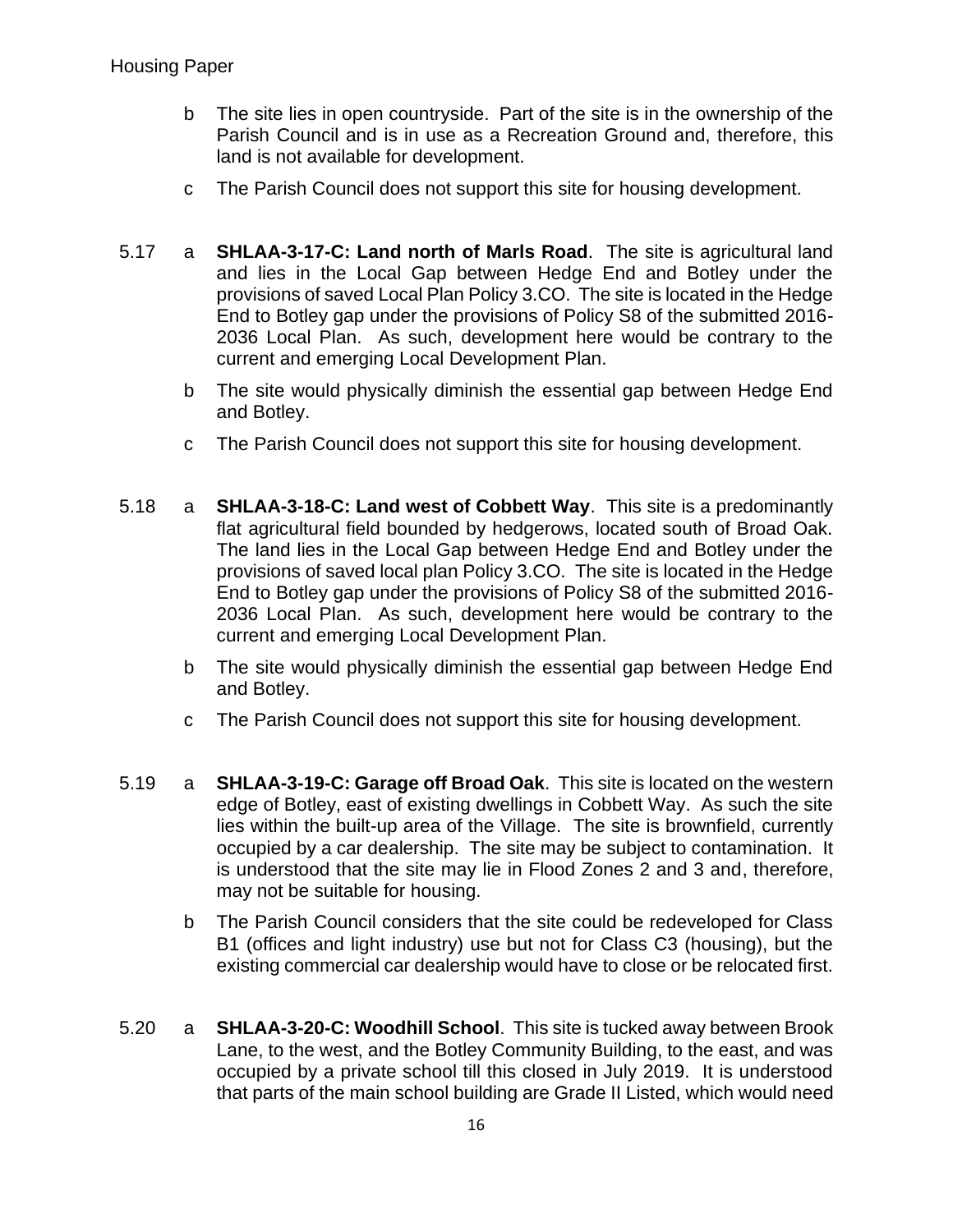to be taken into account in any development. The site lies within the defined built-up area of Botley in the submitted 2016-2036 Local Plan.

- b The Parish Council considers that a low-density residential development with an emphasis on affordable housing may be a possibility, including conversion of the listed building. In the Parish Council's view one important aspect, if this site was developed, would be the acquisition of part of the current car park to form an additional parking area for the Botley Centre and a Park & Stride area for the Village Centre.
- 5.21 a **SHLAA-3-21-C: Woodhill School**. This site lies to the south of site SHLAA-3-20-C, east of Brook Lane, on the western outskirts of the Village, south of the Recreation Ground. The site is no longer used following the closure of the school in July 2019. The site is well enclosed by mature trees except to the north. Only a small part of the site, in the north, lies outside Flood Zones 2 and 3, so development potential is limited. Access to the site is poor. The site lies within the defined built-up area of Botley in the submitted 2016-2036 Local Plan.
	- b The Parish Council considers that the site could be used for low-density residential development with an emphasis on affordable housing. In the Parish Council's view one important aspect, if this site was developed, would be the acquisition of part of the site to provide a footpath link between the Brook Lane end of Experimental Lane and the High Street Recreation Ground, thus providing a continuous public footpath between Hedge End and Botley.
- 5.22 a **SHLAA-3-22-U: North of Broad Oak and west of Holmesland Lane**. This site, which is open agricultural land, is located north of Broad Oak on the western edge of the Village. The land lies in the Local Gap between Hedge End and Botley under the provisions of saved Local Plan Policy 3.CO. The site is located in the Hedge End to Botley gap under the provisions of Policy S8 of the submitted 2016-2036 Local Plan. As such, development here would be contrary to the current and emerging Local Development Plan.
	- b The Parish Council does not support this site for housing development.
- 5.23 a **SHLAA-3-23-C: Land south of Winchester Road**. This site lies in Boorley Green. The site is triangular in shape bounded by the railway line to the west and Winchester Road in the east. The site lies to the south of site SLAA-3-37-C, which has planning permission for 680 dwellings granted on Appeal in November 2016. The railway line is likely to act as a significant noise constraint to development on this small site. On its own, development of the site would be isolated from the rest of Boorley Green and would be prominent in the landscape. The site is located in the Hedge End to Botley Local Gap under the provisions of Policy S8 of the submitted 2016-2036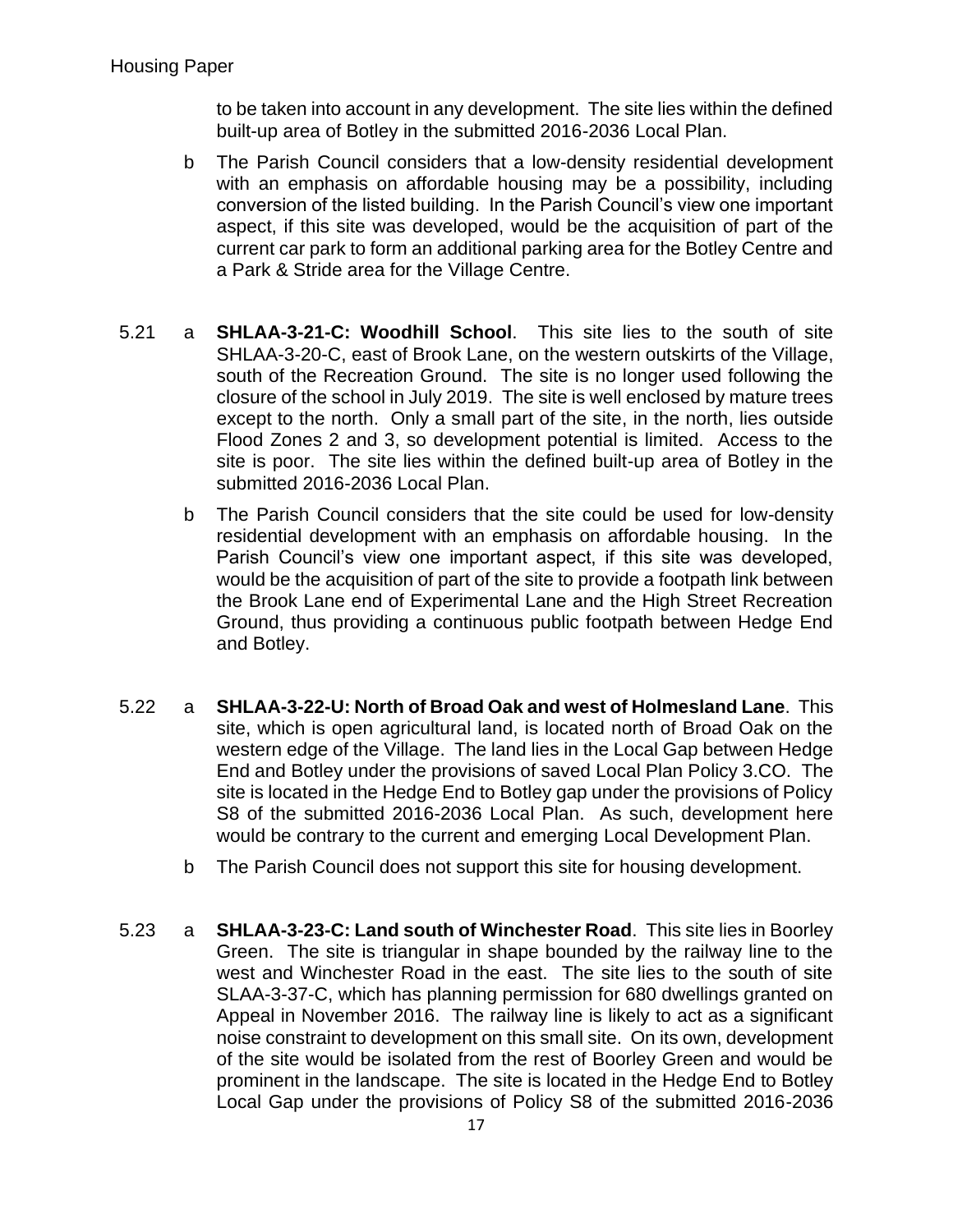Local Plan. As such, development here would be contrary to the current and emerging Local Development Plan. It has located within the site Fairways, a group of light industrial units.

- b The Parish Council objects to the development of this site for housing but supports its continued use for employment in a light industrial setting.
- 5.24 a **SHLAA-3-24-C: Land adjacent to the Peartree Public House**. This site comprises part of a pub car park and garden on the west side of the B3354 at Boorley Green. The site is reasonably well related to Boorley Green and is on a bus route. The site is currently annotated in the submitted 2016- 2036 Local Plan as being in the countryside. It is noted that local services and facilities are already planned as part of the Botley Park Golf Course development.
	- b The Parish Council considers that the site could be used for low-density residential development with an emphasis on affordable housing.
- 5.25 a **SHLAA-3-27-C: Grange Road**. This site lies north of Broad Oak in the Local Gap between Hedge End and Botley under the provisions of saved Local Plan Policy 3.CO. The site is located in the Hedge End to Botley Local Gap under the provisions of Policy S8 of the submitted 2016-2036 Local Plan. As such, development here would be contrary to the current and emerging Local Development Plan. Therefore, this site should not be allocated for development. Development here would significantly reduce the gap between Hedge End and Botley, both physically and visually.
	- b The site was previously offered to the Parish Council who rejected it for the above reasons.
	- c In 2017 this site was the subject of a Community Involvement Exercise by Persimmon Homes. Botley Parish Council attended the exhibition and lodged representations of objection. The application was withdrawn by the developer.
	- d The Parish Council does not support this site for housing development.
- 5.26 a **SHLAA-3-28-C: Land south of Snakemore Lane**. This site is situated in the open countryside north of Boorley Green and south of Horton Heath. The land is unsustainable for development being isolated and remote from services and local facilities. Development here would erode the Local Gap between Boorley Green and Hedge End.
	- b The Parish Council does not support this site for housing development.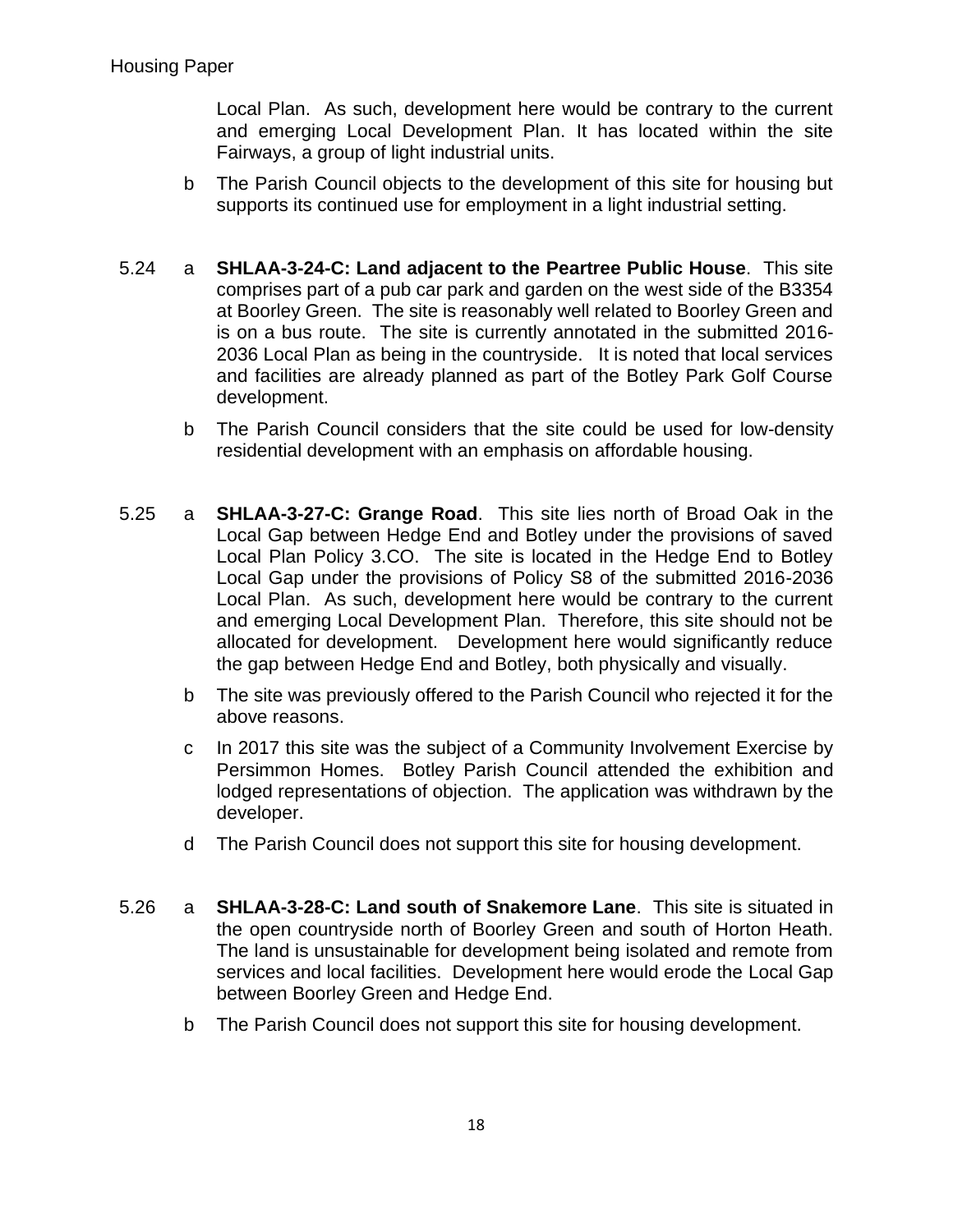- 5.27 a **SHLAA-3-30-C: Land at Denhams Corner**. In the planning application submitted on this SHLAA it is described as Land at Denham's Corner, Snakesmoor Lane. This site lies in open countryside to the north of Boorley Green, east of the B3354 and north of Snakemoor Lane. The land lies to the south-east of the edge of Horton Heath. Development here would be isolated from other built form and a prominent incursion into open countryside. The site is subject to a number of environmental constraints.
	- b The Parish Council does not support this site for housing development.
- 5.28 a **SHLAA-3-31-C: Land at Ford Lake**. This site is located in the open countryside to the north of Boorley Green and south of Horton Heath. The site lies immediately to the east of the B3354 and north of Chancellors Lane. This site comprises the grounds of Ford Lake House and tennis court. Development here would be isolated from other built form and would be an incursion into open countryside, distant from local services and facilities. There are two Sites of Importance for Nature Conservation at Ford Lake, which could be impacted upon by housing development. This is a material consideration that would have to be taken into account.
	- b The Parish Council does not support this site for housing development.
- 5.29 a **SHLAA-3-32-C: Land north of Broad Oak, Broadway Farm**. This site, which comprises residential, commercial and pasture uses, is located north of Broad Oak on the western edge of the Village. The land lies in the Local Gap between Hedge End and Botley under the provisions of saved Local Plan Policy 3.CO. The site is located in the Hedge End to Botley Local Gap under the provisions of Policy S8 of the submitted 2016-2036 Local Plan. As such, development here would be contrary to the current and emerging Local Development Plan.
	- b This site had been offered to the Parish Council, who rejected it for the above reasons.
	- c The Parish Council does not support this site for housing development but would consider some further development for commercial use.
- 5.30 a **SHLAA-3-33-C: Land north of Myrtle Cottage**. In the planning application submitted on this SHLAA it is described as Land at Oak Cottage, Winchester Road. The site currently occupied for residential use with part of the site used for storage. The site has direct access onto the B3345. To the east of the site is the Botley Golf Course development of 1,397 dwellings. To the west planning permission was granted on appeal for 680 dwellings. Therefore, the site will be surrounded by housing development. The site is allocated for housing under the provisions of submitted 2016- 2036 Local Plan Policy BO4 to provide 22 dwellings.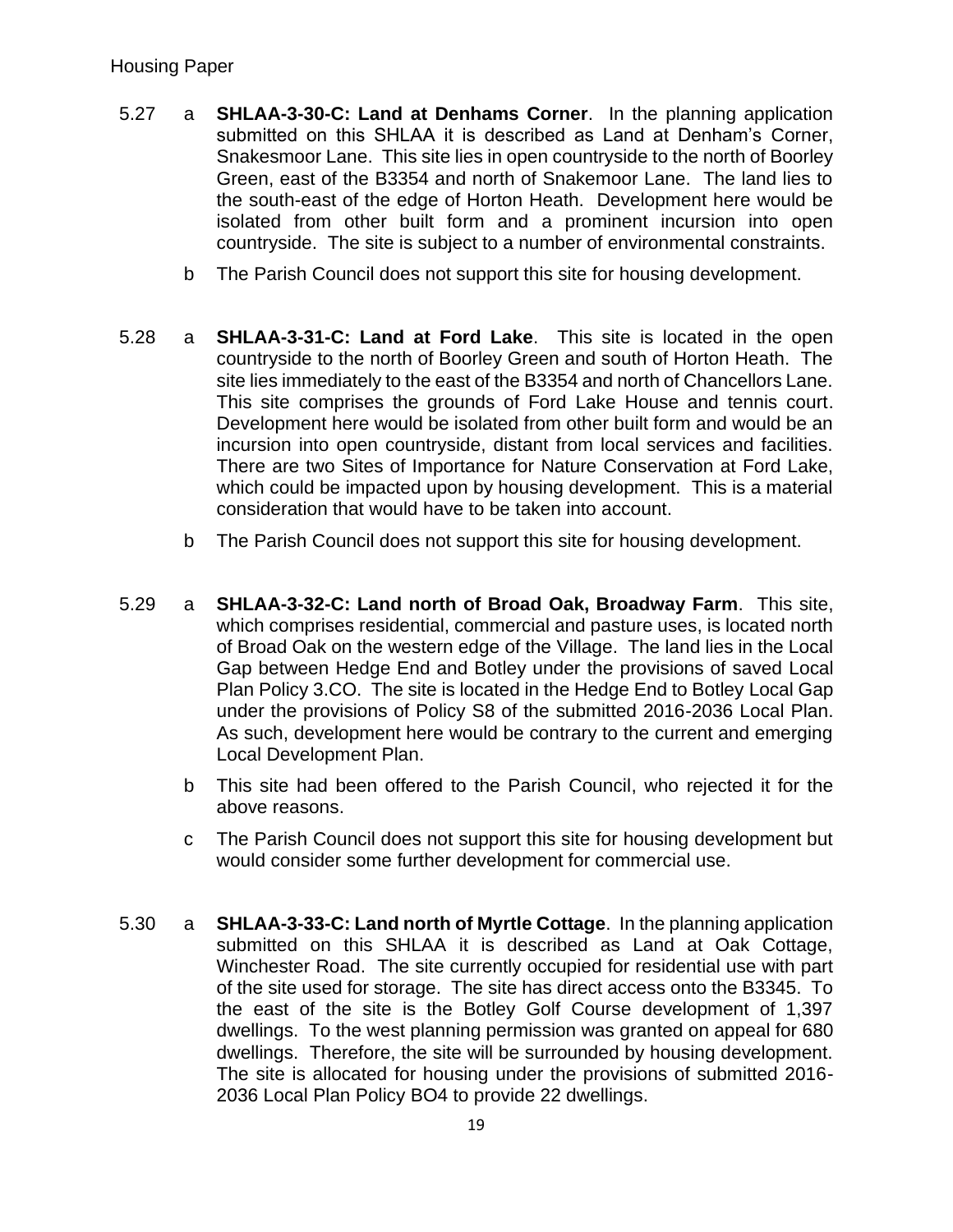- b In June 2019 an application (F/19/85604) was made for 31 dwellings (30 net). A decision has not yet been made and has gone to Appeal for nondetermination.
- c In March 2021 an alternative planning application (F/21/89989) was made for 25 dwellings (24 net). Decision by Eastleigh Borough Council is pending.
- d This site was offered to the Parish Council, but the Botley Neighbourhood Plan was not at a stage to assess the site. Subsequently, the Parish Council would have recommended the allocation of this site for housing.
- e The Parish Council supports this site for housing development, but only for the 22 dwellings proposed in the Local Plan Policy BO4.
- 5.31 a **SHLAA-3-34-C: Land north of Hedge End Railway Station**. This site is located north of the railway line opposite Hedge end railway station. The northern boundary of the site abuts the B3342, Bubb Lane. The southern boundary of the site abuts the railway line. The eastern boundary of the site abuts other open agricultural land. The site lies in the open countryside and is in agricultural use.
	- b The site is located in the Hedge End to Botley Local Gap under the provisions of Policy S8 of the submitted 2016-2036 Local Plan. As such, development here would be contrary to the current and emerging Local Development Plan.
	- c Just to the north of this SHLAA and abutting the Parish boundary around Denham's Corner there is already planning permission for 1,400 dwellings (possibly rising to 2,500) to the west of the Parish boundary in Horton Heath and Fair Oak within Eastleigh Borough. A further 2204 dwellings on five areas of land included in the 2020 Winchester City Strategic Housing and Employment Land Availability Assessment. Ultimately, this could amount to 2,907 new dwellings close to the northern and eastern boundaries of Botley Parish, which serves to re-emphasise the importance of preventing the coalescence of the settlements of Boorley Green, Horton Heath and Durley.
		- i Eastleigh Borough in the Fair Oak & Horton Heath Parish Chalcroft Farm (O/14/75735), a development of 950 dwellings, a Primary School and a village centre.
		- ii Eastleigh Borough in the Fair Oak & Horton Heath Parish Fir Tree Farm and Victoria Farm (O/16/79354), a development of 450 dwellings.
		- iii Eastleigh Borough in the Fair Oak & Horton Heath Parish In December 2020 a new combined application for the Chalcroft and Fir Tree Farms (O/20/89498, for 2,500 dwellings) was made but is currently not determined.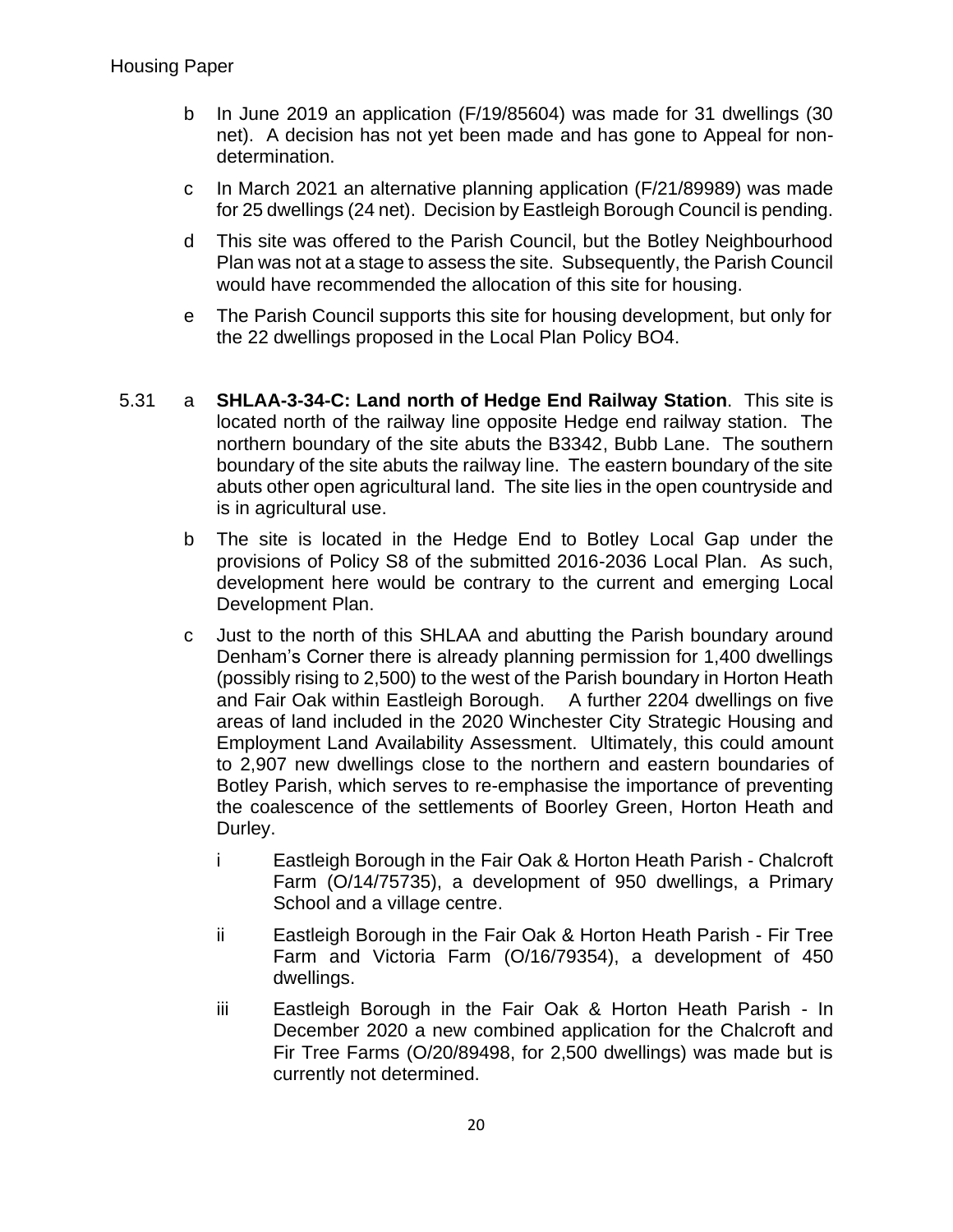- iv Winchester City in the Durley Parish land at Hill Farm, Netherhill (DU14) to accommodate 881 dwellings.
- V Winchester City in the Durley Parish land at Snakemoor Farm (DU07) to accommodate 705 dwellings.
- vi Winchester City in the Durley Parish land at Church Farm (DU09 and DU11) to accommodate 533 dwellings.
- vii Winchester City in the Durley Parish land at Quob Stables (DU13) to accommodate 85 dwellings.
- d The Parish Council did not support either of the Eastleigh Borough sites for housing development.
- 5.32 a **SHLAA-3-35-C: Land south of Long Garden Cottage, Winchester Road**. In the planning application submitted on this SHLAA it is described as Braxells Farm, Winchester Road. This site lies to the west of the B3354, Winchester Road, and is currently occupied by business, general industrial, storage and distribution uses. This site has the Botley Golf Course housing development of 1,397 homes to the east and land granted planning permission on appeal for 680 dwellings to the west and, therefore, will be surrounded by housing development. The site appears as a commitment in Policy DM24 of the submitted 2016-2036 Local Plan providing 14 dwellings. Planning application (F/17/80382) for 14 dwellings and a further application (F/19/85038) for 4 dwellings has been granted and the development is now completed.
	- b The Parish Council did not object to this site being brought forward for development, given its immediate context.
- 5.33 a **SHLAA-3-36-C: Land adjoining Holly Tree Farm**. This site is located in open countryside to the east of Boorley Green, south of Maddoxford Lane. To the north lies the Botley Golf Course development of 1,397 dwellings. To the west lies two sites, SHLAA-3-39-C and SHLAA-3-7-C, both of which have planning permission for 50 dwellings each. Land immediately north of the site is allocated for housing under the provisions of submitted 2016- 2036 Local Plan Policy BO1 to provide 30 dwellings. Further, there are Strategic High-pressure Pipelines within the vicinity, which is a material consideration.
	- b The development of the site would be an undesirable incursion into open countryside.
	- c The Parish Council does not support this site for housing development.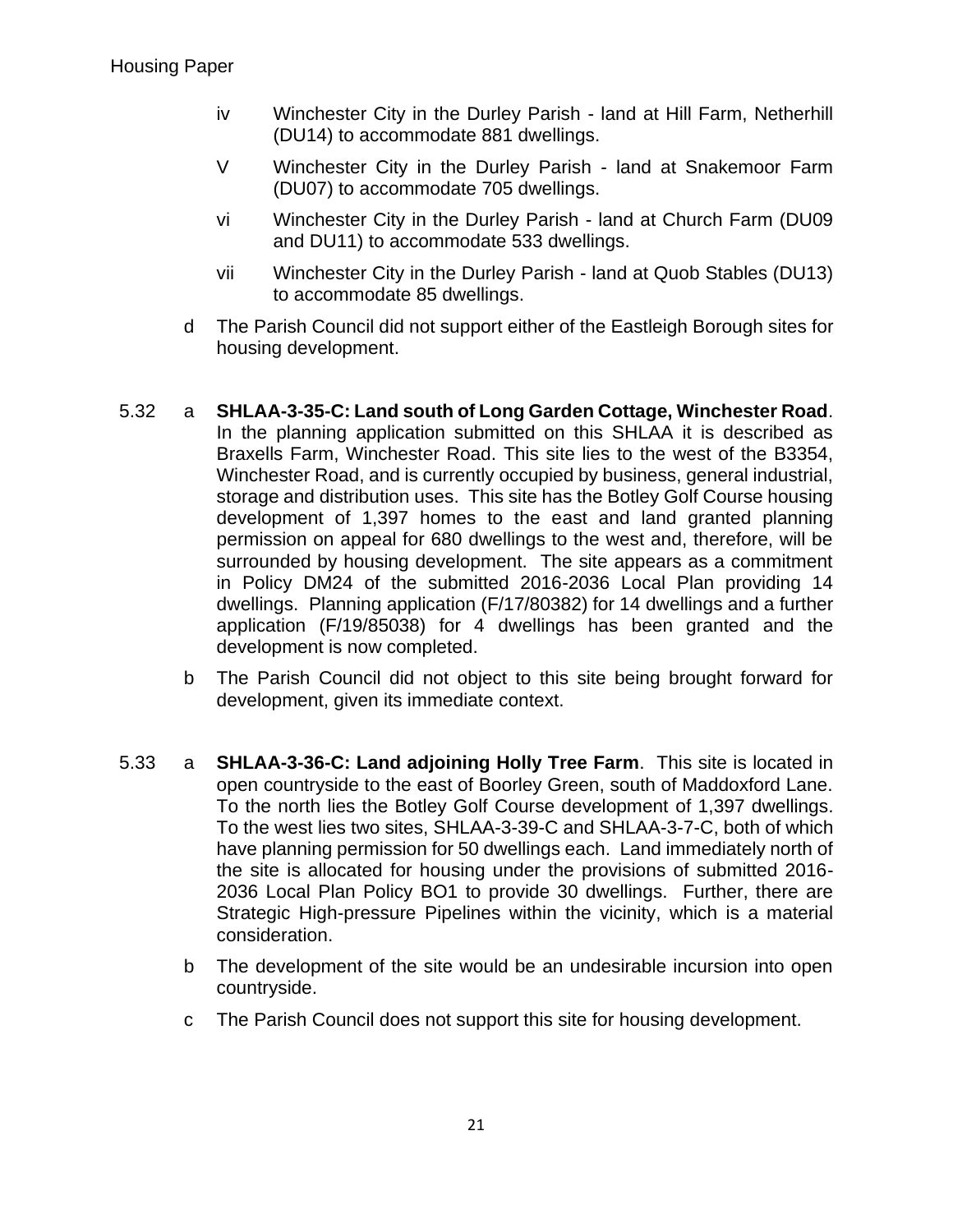- 5.34 a **SHLAA-3-37-C: Land north of Hedge End and Railway Line**. In the Eastleigh Borough Local Plan it is described also as Land north east of Hedge End Station and in the planning application submitted on this SHLAA it is described as Land to the north west of Winchester Road. This triangular site lies to the north east of the railway line. The site's eastern boundary is delineated by the B3354, Winchester Road. The Botley Golf Course housing development of 1,397 homes lies opposite the site. The site is open countryside in agricultural use but is adjacent to a small light industrial site (Fairways, Winchester Road).
	- b Planning permission was granted on appeal in 2016 for the erection of 680 dwellings on the site. The development is known as Boorley Gardens.
	- c The Parish Council did not support this site for housing development.
- 5.35 a **SHLAA-3-38-C: Land south of Marls Road**. This site is located on the eastern edge of Hedge End and is currently open countryside. The land lies in the Local Gap between Hedge End and Botley under the provisions of saved Local Plan Policy 3.CO. The site is located in the Hedge End to Botley Local Gap under the provisions of Policy S8 of the submitted 2016- 2036 Local Plan. As such, development here would be contrary to the current and emerging Local Development Plan.
	- b The Parish Council does not support this site for housing development.
- 5.36 a **SHLAA 3-39-C: Land between Maddoxford Land and Crows Nest Lane**. In the planning application submitted on this SHLAA it is described as Land south of Maddoxford Lane. The site lies to the south of the major residential development of 1397 dwellings under construction on the Botley Golf Course site. The site has been granted planning permission for 50 dwellings (O/16/79600) and the Reserved Matters application (RM/19/84879) is lodged with EBC. A new application (F/19/84937) has been lodged for 86 dwellings and is awaiting decision. Strategic highpressure pipelines to the east and south. Local Gap status removed 2017. The site appears as a commitment in Policy DM24 of the submitted 2016- 2036 Local Plan providing 50 dwellings.
	- b This development is immediately to the west of the development on SHLAA 3-7-C (see 5.10).
	- c The Parish Council had concerns about the original development for 50 dwellings and it will be important that all the planning conditions laid down are met in full.
	- d The Parish Council does not support the new application for 86 dwellings.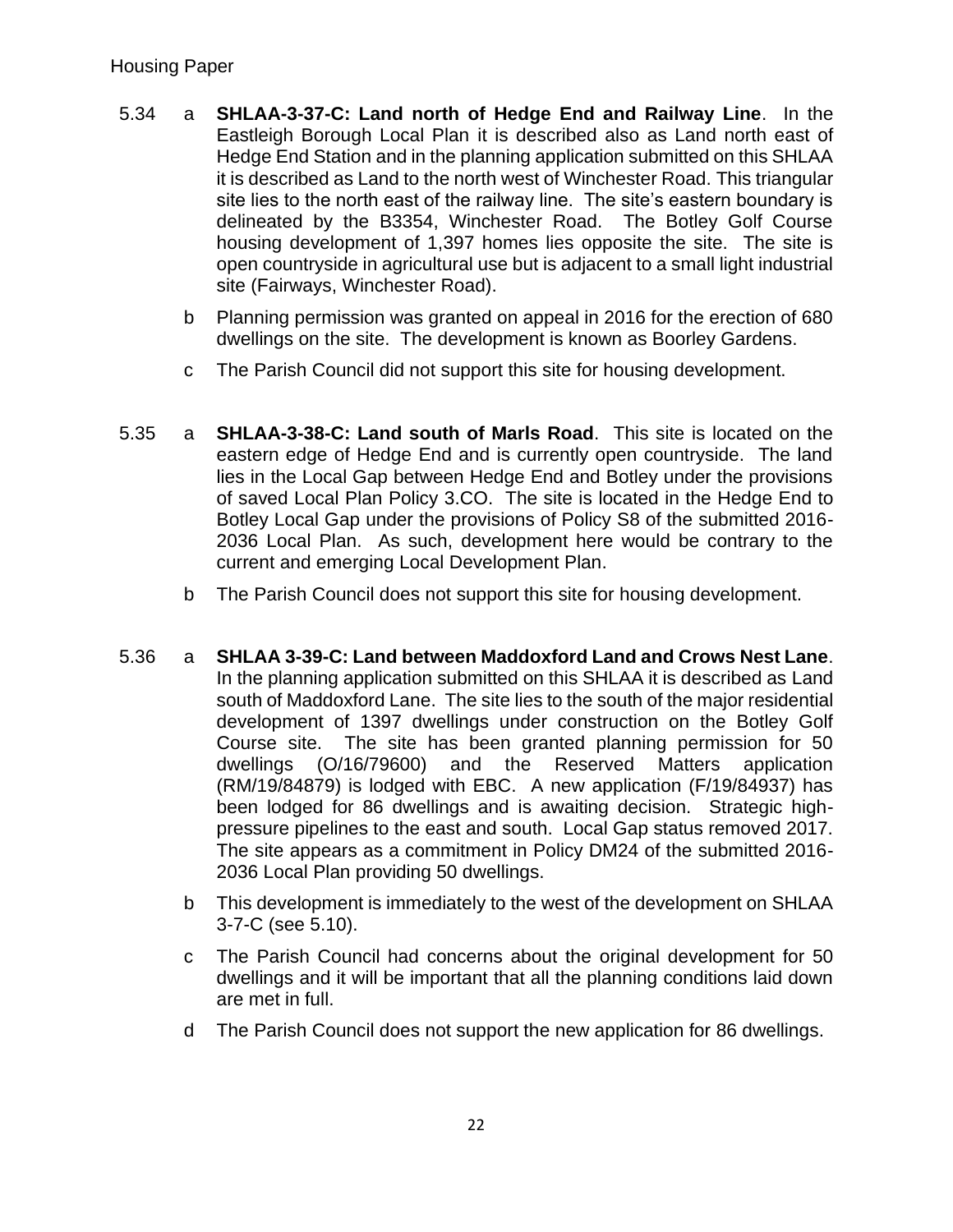- 5.37 a Land to the east of site 3-39-C has been allocated for housing in the submitted 2016-2036 Local Plan under the provisions of Policy BO1 for 30 dwellings. A planning application for 104 dwellings (F/19/85178) was lodged in March 2019, then amended in July 2020 reducing the dwellings from 104 to 92. The application was refused in November 2020. The site is constrained by a high-pressure Strategic Jet Fuel Pipeline, that is subject to imminent replacement under a Development Consent Order. This may impact any development on this site and those adjacent to this site until the pipeline replacement works are complete.
	- b The Parish Council does not support this site for housing development.

## **6 Housing commitments in the Eastleigh Borough Local Plan 2016-2036 relating to Botley**

- 6.1 Submitted Local Plan Policy S3 Location of new housing states the Council proposes in S3 iii the development of approximately 5,680 dwellings on strategic sites and in S3iv approximately 4,400 dwellings on smaller sites that already have planning permission or will come forward as unidentified windfalls. No details are given regarding the location of the 4,400 dwellings. Two strategic sites relate to Botley, these being:
	- a S3iii-d Boorley Green and Botley 1,700 dwellings; and
	- b S3iii-f Land north of Hedge End Station 680 dwellings.
- 6.2 In the Main Modifications to the Local Plan Policy MM8 changes S3iii to show the development of approximately 4,460 dwellings on strategic sites and S3iv to approximately 1,570 dwellings on smaller sites that already have planning permission or a Council resolution to grant permission or carried forward allocations or identified sites within the urban edge. No details are given regarding the location of the 1,570 dwellings. Three strategic sites relate to Botley, these being:
	- a S3iii-c Land north east of Winchester Street (Uplands Farm) 375 dwellings;
	- b S3iii-d Land north and east of Boorley Green 1,400 dwellings; and
	- c S3iii-e Land north east of Hedge End Station 680 dwellings.
- 6.3 Submitted Local Plan Policy DM24 Housing Sites and Mixed Use Sites including housing with Planning Permission lists six sites in Botley, these being:
	- a DM24-6 Land north and east of Boorley Green 1,400 dwellings;
	- b DM24-7 Land east of Sovereign Drive and Precosa Road 103 dwellings;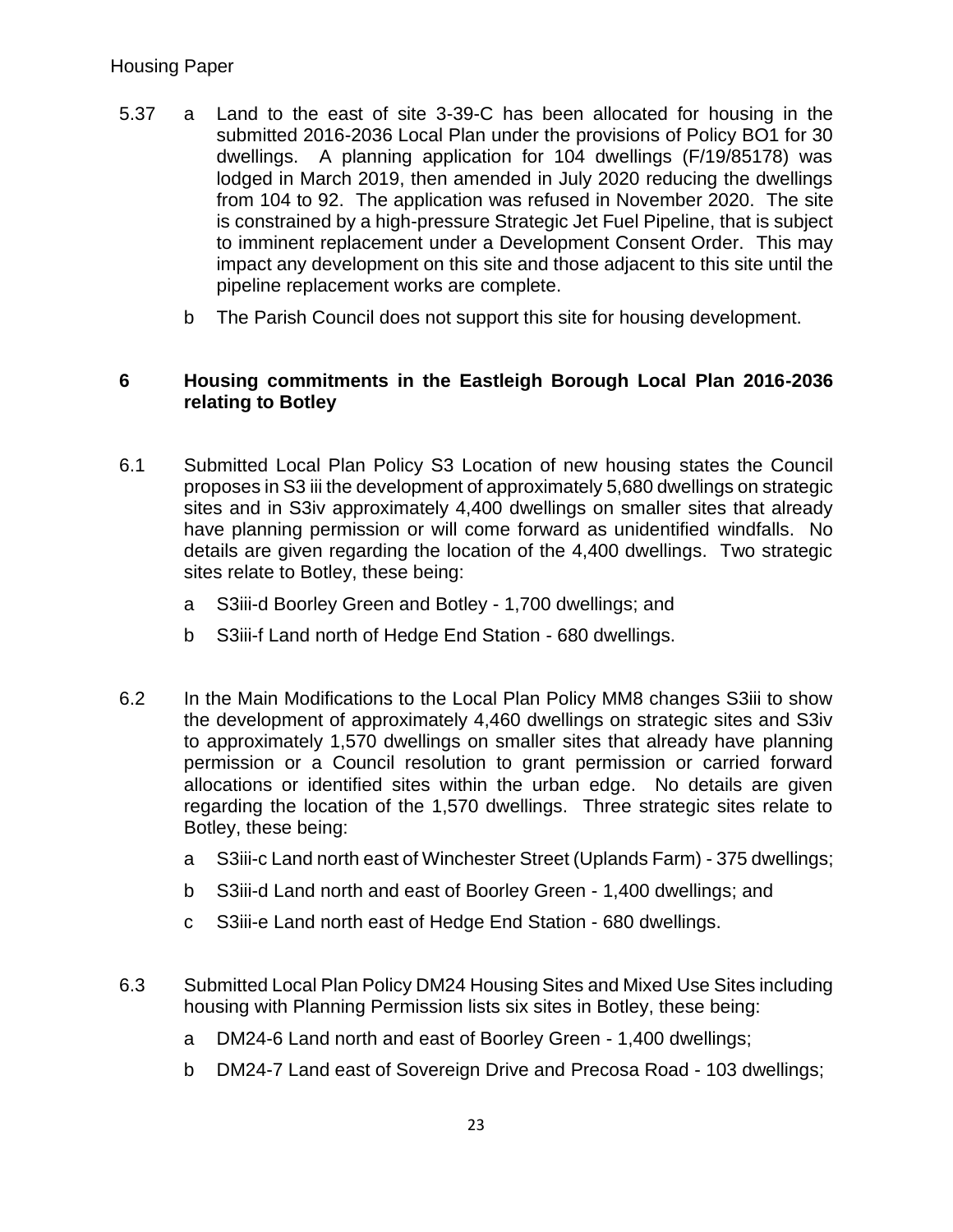- c DM24-8 Crows Nest Lane, Boorley Green 50 dwellings;
- d DM25-9 Maddoxford Lane, Boorley Green 50 dwellings;
- e DM24-10 Land south of Long Garden Cottage 14 dwellings; and
- f DM24-11 Land north of Hedge End Station, Winchester Road 680 dwellings.
- 6.4 In the Main Modifications to the Local Plan Policy DM24 is changed by MM116 to show a new Policy title, this being Existing Greenfield Housing Sites with Planning Permission. Only three sites in Botley are listed, these being:
	- a DM24-2 Crows Nest Lane, Boorley Green 50 dwellings;
	- b DM24-3 Maddoxford Lane, Boorley Green 50 dwellings; and
	- c DM24-4 Land south of Long Garden Cottage 14 dwellings.
- 6.5 Submitted Local Plan Site Allocations for Local Areas includes four allocations in Botley for housing development, as part of the Hedge End, West End and Botley Local Area allocations. These allocations are:
	- a BO1 Land south of Maddoxford Lane and east of Crows Nest Lane 30 dwellings;
	- b BO2 Land west of Uplands Farm Botley 300 to 375 dwellings;
	- c BO3 Land east of Kings Copse Avenue and east of Tanhouse Lane 70 dwellings; and
	- d BO4 Land north of Myrtle Cottage, Winchester Road 22 dwellings.
- 6.6 In the Additional Modifications to the Local Plan the description of the land in Policy BO2 is changed by AM67 to:
	- a BO2 Land north east of Winchester Street, Botley.
- 6.7 At the Eastleigh Borough Local Plan Hearing for Matters 13 in January 2020 the Eastleigh Borough Officers agreed to increase the dwellings allocated in Policy BO3 from 70 to 120.
- 6.8 During construction of 14 dwellings on the Land south of Long Garden Cottage (Braxells Farm) permission was granted for a further 4 dwellings.
- 6.9 Other than for those described above the submitted Local Plan contains no other specific provisions for new housing development in Botley Parish.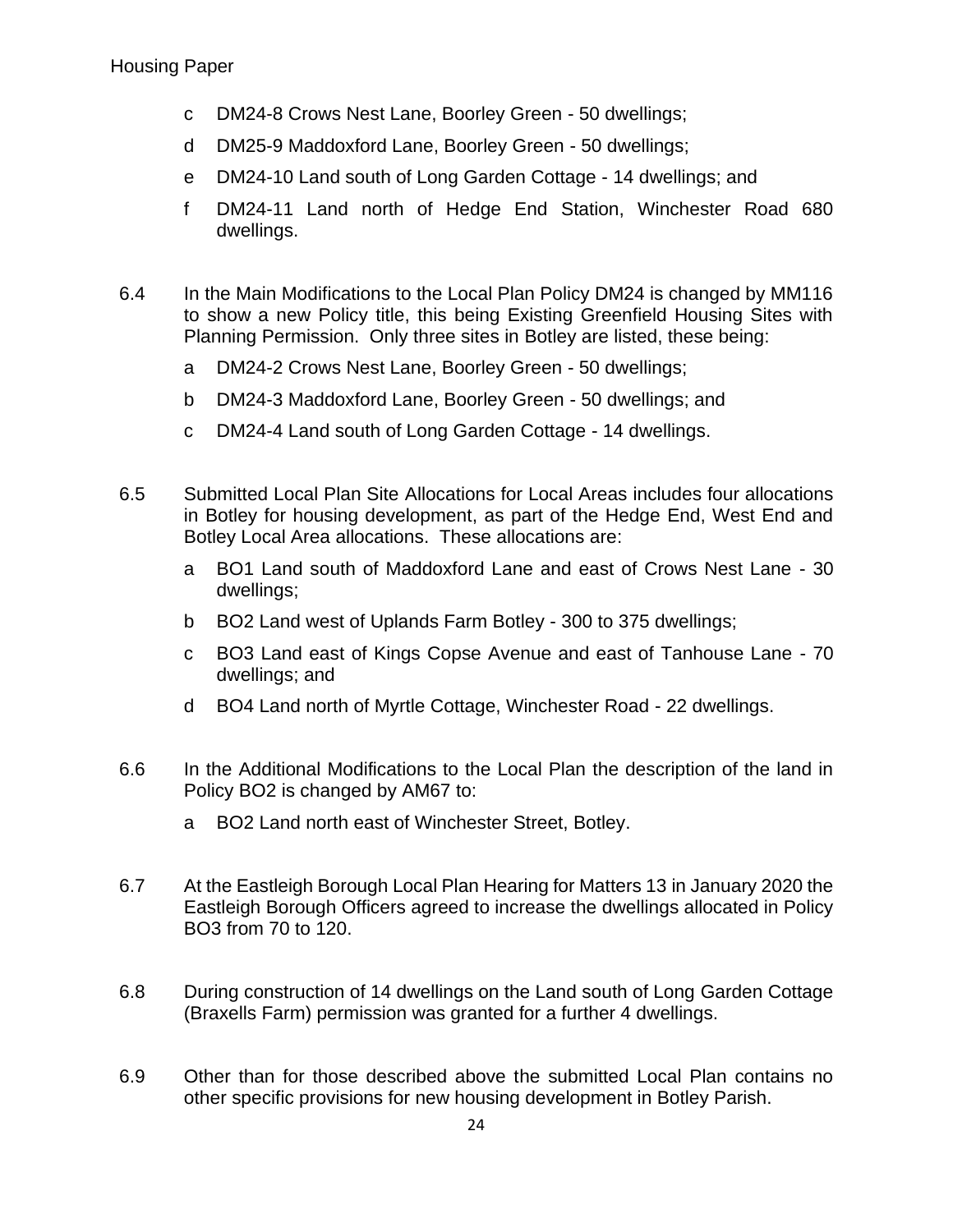6.10 It is important to acknowledge the impact of housing development on Botley. There are allocations for 2,741 (2,738 net after demolitions), although with the reduction of Boorley Park from 1,400 to 1,397 the actual figure is 2,738 (2.735 net) dwellings. There are 37 (34 net) completed dwellings, which are not part of the allocation. There are 56 (55 net) dwellings with Resolution to Grant, undetermined planning permission or undetermined construction status. Thus, there is a total of 2,831 (2,824 net) dwellings imposed on a Parish that in January 2013 had only 2,202 dwellings. Even with no further development dwellings in the Parish there will be a 128% increase in dwelling numbers over the next 20 years, so more than doubling the housing stock.

## **7 Housing development sites completed, under construction or with undetermined applications from January 2013 to June 2020**

- 7.1 Botley Parish Council has carried out its own research to establish the number of sites and number of dwellings that have been granted planning permission, have been built, are under construction or have undetermined applications between January 2013 and June 2020, that is in a 6.5-year period.
- 7.2 The purpose of this research was to determine the amount of development permitted, built, under construction or potentially planned that Botley Parish is having to accommodate and absorb into its community. This allows the Parish Council to consider the implications of this quantum of development on the Parish both now, and in the future, and particularly in the context of further strategic development that the Borough Council may seek to allocate to the Parish.
- 7.3 Botley comprised of 2,202 dwellings in January 2013, 2,519 dwellings in December 2018 and 2,798 dwellings in June 2020. Currently the Parish has a population of approximately 5,100.
- 7.4 Housing development sites in Botley from January 2013 to June 2020 have been divided into four Schedules. Details of each site can be found in the Appendix pages 2-7.
	- a Schedule 1: Completed construction 51 (47 net) dwellings.
	- b Schedule 2: Under construction 2,187 (2,185 net) dwellings.
	- c Schedule 3: Resolution to Grant or undetermined 443 (442 net) dwellings.
	- d Schedule 4: Identified in Local Plan but with no planning application 120 dwellings.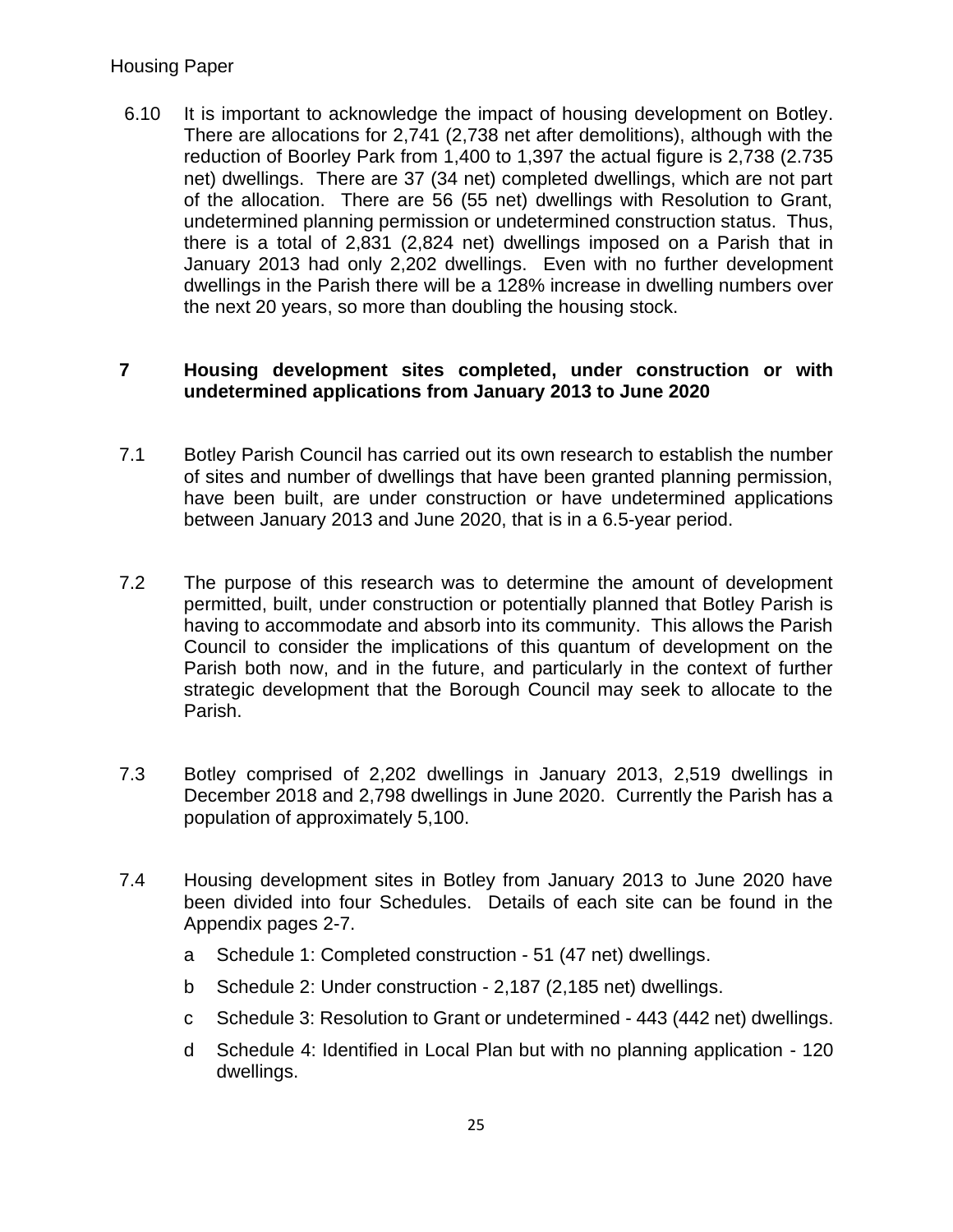- 7.5 These four Schedules total 2,765 (2,758 net) dwellings if the development on the land south of Maddoxford Lane is for 50 (net 49) dwellings but increases to 2,801 (2,794 net) if this development is for 86 (net 85) dwellings.
- 7.6 There are 29 sites with completed construction, underway or with permission granted amount to 2,238 dwellings (2,232 net).
- 7.7 Of the 29 sites 24 (82.8%) were for less than 10 dwellings with a total of 43 (39 net) dwellings. Small scale development of this type is typical of rural areas such as Botley Parish and can be reasonably well absorbed into the local community, without significant adverse impacts.
- 7.8 In stark contrast the remaining 5 (17.2%) sites amount to a total of 2,195 (2,193 net) dwellings.
- 7.9 The 5 sites in paragraph 7.8 are:
	- a Land north and east of Boorley Green, the development known as Boorley Park, 1,397 dwellings, under construction
		- i At a build rate of around 50 to 100 dwellings per annum, the development of this site will take in the region of 14 years to complete during which time it will be progressively put the local highway network, local services and facilities under increasing stress.
	- b Land north west of Winchester Road, Boorley Green, the development known as Boorley Gardens, 680 dwellings, construction not started.
		- i This site was subject of planning application O/15/75953, which was refused by the Borough Council but allowed on Appeal in November 2016. The site is located to the west of the B3354 adjacent to the western edge of the built form of Boorley Green. Development here would, in effect, join the north-eastern edge of Hedge End to Boorley Green, effectively deleting the Local Gap between the settlements. The site currently has one reserved matters application approved for 301 dwellings, and a second for reserved matters application for 143 dwellings awaiting determination. The site is subject to an on-site Wastewater Treatment Plant, subject to deviation (12) amendment from the Appeal permission. The Parish Council objected to that change and requested an unsuccessful Secretary of State Call-In. Access to the Wastewater Treatment Plant is still the subject of an undetermined planning application.
		- ii Development of this site at a rate of 50-100 dwellings per annum would take around 7-13 years to build out during which time it will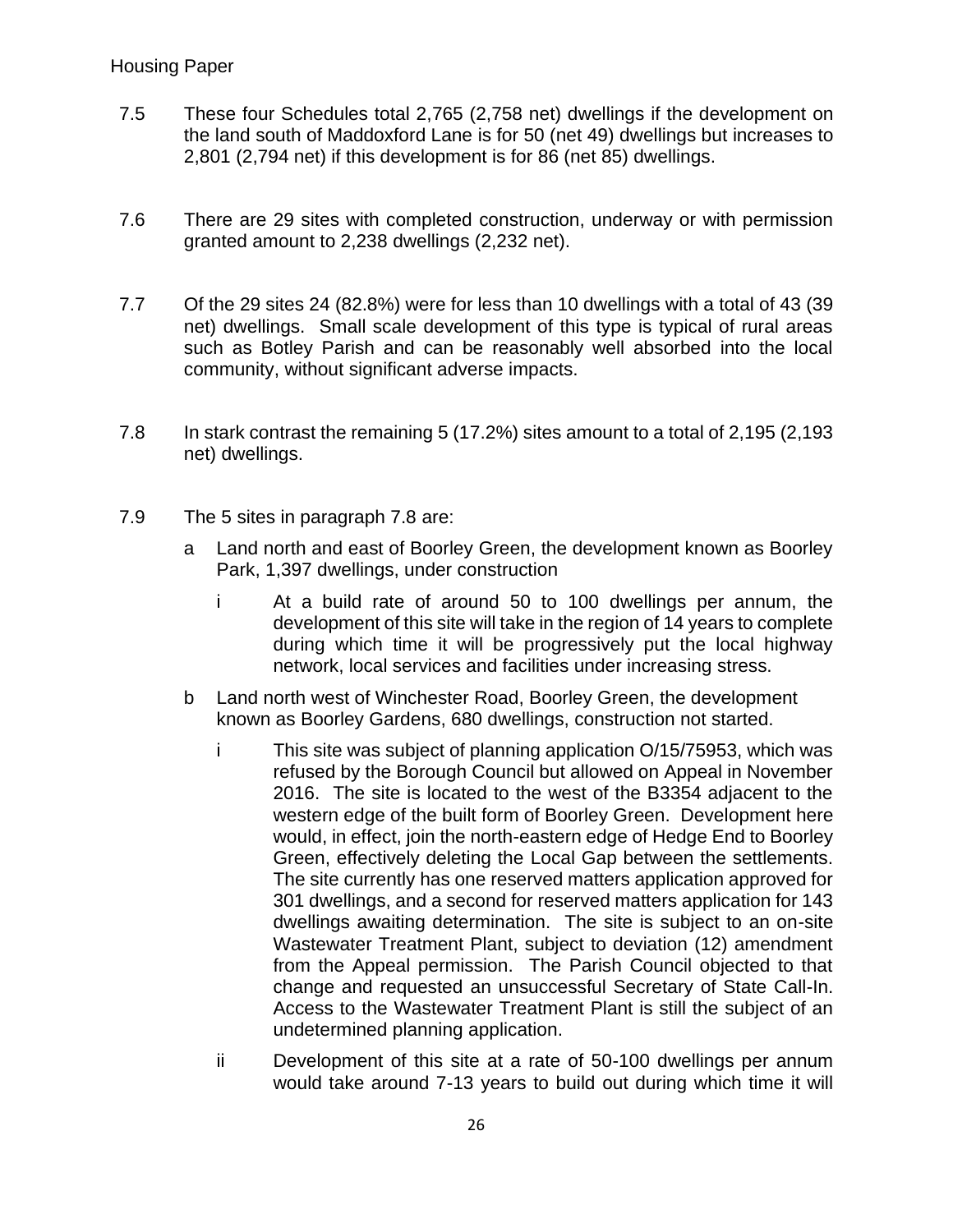progressively put the local highway network, local services and facilities under increasing stress.

- iii Botley Parish Council did not support development on this site and remains concerned about the environmental impact of surface water drainage and wastewater disposal.
- c Land east of Crows Nest Lane, Boorley Green, 50 dwellings, under construction.
	- i This site lies east of Crows Nest Lane on the south side of Maddoxford Lane. The Boorley Park development of 1,397 dwellings lies immediately north of Maddoxford Lane, opposite the site. The Parish Council objected to the planning application and requested a Secretary of State Call-In, which was unsuccessful. Strategic high and intermediate pressure pipelines lie within the vicinity of the site. The site appears as a commitment in Policy DM24 of the submitted 2016-2036 Local Plan providing 50 dwellings.
- d Land south of Maddoxford Lane, Boorley Green, 50 dwellings, construction not started.
	- i This site lies east of Crows Nest Lane site on the south side of Maddoxford Lane. The Boorley Park development of 1,397 dwellings lies immediately north of Maddoxford Lane, opposite the site. The Parish Council objected to the planning application and requested a Secretary of State Call-In, which was unsuccessful. The site has outline planning permission and Reserved Matters applications are progressing. Strategic high and intermediate pressure pipelines lie within the vicinity of the site. The site appears as a commitment in Policy DM24 of the submitted 2016-2036 Local Plan providing 50 dwellings.
	- ii There is a submitted parallel planning application relating to this site for 86 dwellings but at present no decision has been made.
- e Land south of Long Garden Cottage, Winchester Road, also called Braxells Farm, Winchester Road, 18 dwellings (net 17 dwellings), construction completed.
	- i This site lies to the west of the B3354, Winchester Road, and was occupied by business, general industrial, storage and distribution uses. This site has the Botley Park housing development of 1,397 dwellings to the east and land granted planning permission on Appeal for 680 dwellings to the west and, therefore, will be surrounded by housing development. The site appears as a commitment in Policy DM24 of the submitted 2016-2036 Local Plan providing 14 dwellings and subsequently had a further 4 dwellings included in the development. The development is now completed.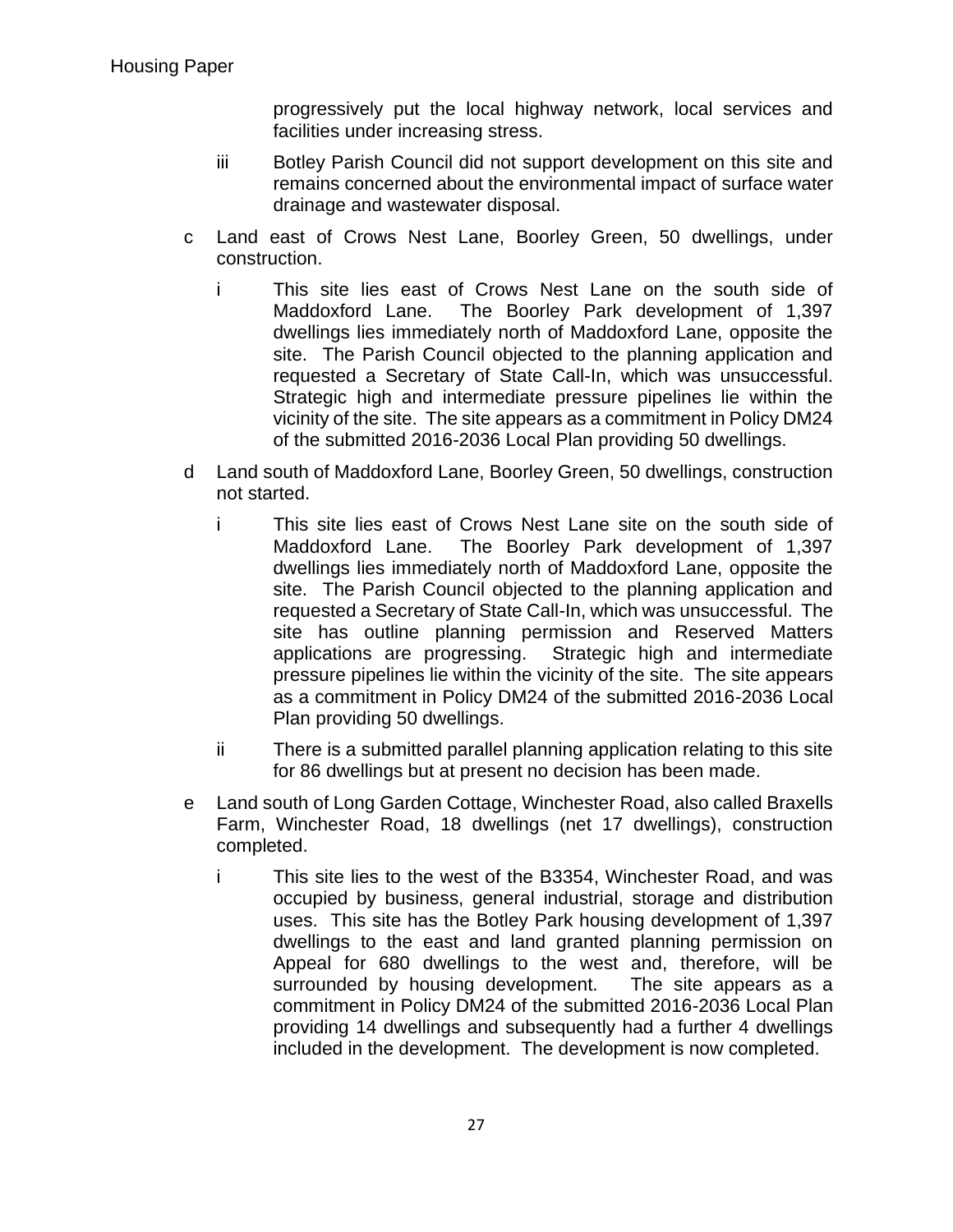- 7.10 The other 3 sites with a Resolution to Grant or an undetermined application together with the undetermined application for an additional 36 dwellings gives a total of 443 (442 net).
- 7.11 Taking the development on all the sites detailed in the three Schedules the number of dwellings in Botley will increase by up to 128%, more than doubling the size of the Parish.
- 7.12 The result of these developments proceeding to completion it is clear that Botley needs a lengthy period of consolidation to allow these sites to be built-out and to absorb new residents into the local community and for the necessary physical and social infrastructure and environmental improvements to be agreed, funded and delivered. The capacity of the Parish to accommodate any further housing development during the Plan period 2016-2036 is, in effect, zero, with the exceptions of non-allocated small-scale windfalls, small scale infill and smallscale entry-level exception sites (suitable for first time buyers, National Policy Planning Framework paragraph 71).

## **8 The Botley Neighbourhood Plan housing approach**

- 8.1 Housing Land Supply and Delivery Targets
	- a Botley Parish Council notes the Housing Land Supply and Delivery Targets in the Eastleigh Borough Local Plan 2016-2036, shown below:
		- i The Calculation of Five-Year Housing Land Supply for an Objectively Assessed Housing Need of 721 dwellings per annum indicates a 6.8 year land supply (see 4.20).
		- ii The Main Modifications to the Local Plan Policy S2 shows a delivery target of 13,166 new dwellings between 2018 and 2036, so requiring 731 dwellings per annum (see 4.22).
	- b Therefore, the Borough Council is now less likely to be the subject of offplan speculative planning applications, using the provisions of paragraph 11 of the National Planning Policy Framework than it has in the past.
- 8.2 Commitments
	- a Details of the current housing commitments for Botley Parish are covered in detail in Section 6, but in summary these are:
		- i Under the Submitted Eastleigh Borough Local Plan 2016-2036 Botley Parish has a commitment to 2,741 (2,738 net) dwellings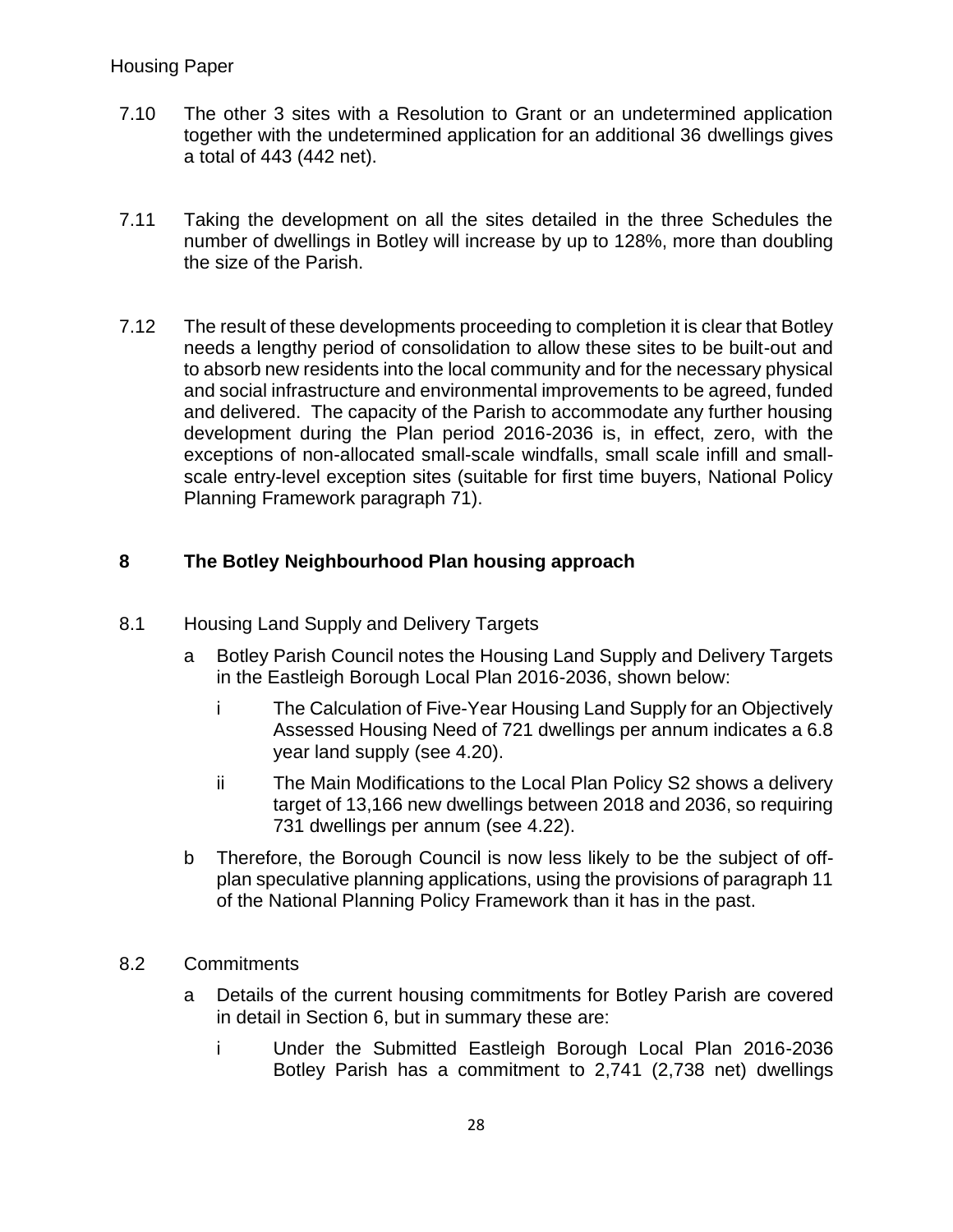although with the reduction of Boorley Park from 1,400 to 1,397 the actual figure is 2,738 (2.735 net) dwellings;

- ii since January 2013 37 (34 net) dwellings have been built that do not form part of the allocation; and
- iii there are currently a further 46 (46 net) dwellings with Resolution to Grant or an undetermined application.
- b Having regard to the very large amount of development Botley Parish is going to have to accommodate in the period up to 2036 it is essential that all sites deliver the full quota of 35% affordable housing under Policy DM30 that is to say 35%. Also, the sites must provide or improve all the physical and social infrastructure needed to support the development and to deal with its impacts on the local community, its facilities, services, transportation, landscape and environment.
- c The building of up to 2,824 (net) dwellings in the period up to 2036 in a Parish that in January 2013 had only 2,202 dwellings will place immense strain on local services, facilities and infrastructure. Therefore, no further land should be allocated for housing development over and above the sites already in train. Small-scale appropriately sited employment development is likely to be supported.
- 8.3 Small Sites
	- a The Parish Council acknowledges that small brownfield sites, infill sites and small windfall sites will inevitably come forward for development from time to time. It is accepted that such sites can make a useful contribution to the local housing stock and will be considered carefully on their merits regarding the overall vision of the Botley Neighbourhood Plan.
	- b Since 2013 83% of new housing in Botley has or will be from small-scale development (see paragraph 7.7). These small developments can be absorbed into the local community.
	- c The Parish Council has no objection to the continuation of this organic trend of small-scale brownfield, infill and windfall development, subject to complying with the relevant Development Management policies of the new Local Plan.
- 8.4 House Types and Densities
	- a The Parish Council considers that the main house types needed in Botley are 1, 2 and 3 bedroomed dwellings, together with a proportion of smaller bungalows for which there is a particular need amongst older people who want to remain in the Parish in single storey accommodation. The AECOM Botley Housing Needs Assessment report states that to satisfy need around 53% of new developments should be 3-bedroomed dwellings and around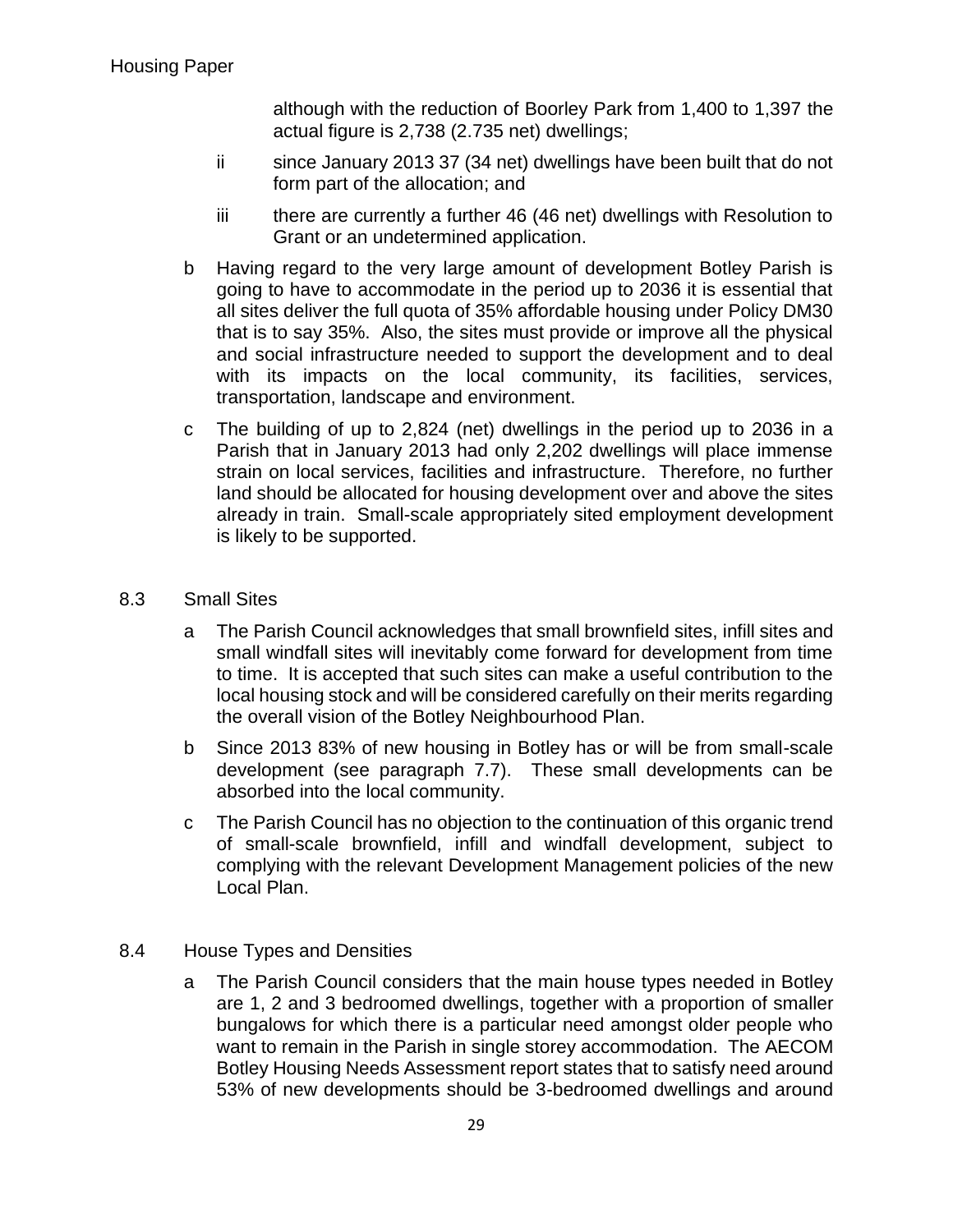30% should be 2 or 1-bedroomed dwellings. A summary of the AECOM Housing Need Assessment is shown in the Appendix pages 6-9.

- b In the 2016 community survey questions on house types revealed that of those expressing a definite view:
	- i 78.1% felt the need was for 1 or 2 bedroomed houses;
	- ii 46.3% felt the need was for 3 or more bedroomed houses;
	- iii 69.7% felt there was a need for retirement or sheltered housing although the age distribution of the respondents with 64.6% being over 60 years of age might have been an important contributor to this answer; and
	- iv 24.6% felt there was a need for more flats.
- c Densities should have careful regard to the context of a site and be designed to blend in with the existing density range and character of the area, particularly in the Conservation Area and within the setting of Listed Buildings. It should be noted that almost one-third of the Listed Buildings in the Borough lie within Botley Parish and protecting their setting from inappropriate development is a high priority.
- 8.5 Affordable Housing
	- a The Parish Council has noted that Boorley Park was granted planning permission with 30% affordable houses. This compares unfavourably with the Borough Council's policy requirement of 35%, which is a shortfall of 70 affordable dwellings. Therefore, other developments should make up for this shortfall sooner rather than later.
	- b All new sites must make as high an Affordable Housing contribution as possible. Policy DM30 of the submitted Local Plan requires the provision of 35% Affordable Housing on sites of 0.33 hectares in size or capable of accommodating 11 dwellings or more.
	- c The AECOM's Botley Housing Needs Assessment report has identified that household affordability is an issue within the Parish, with even those earning median incomes being unable to afford a dwelling. There is a clear need for more Affordable Housing in the Parish in the period up to 2036.
	- d In the 2016 community survey one question asked whether the respondents agreed or disagreed with the need for Affordable Housing for people with a local connection and of those giving a definite answer 87.4% agreed.
	- e The Parish Council consider the Eastleigh Policy DM30 to provide 35% Affordable Housing should be a minimum and that this requirement should not be relaxed in negotiations with applicants and must address the shortfall that has been allowed at Boorley Park (see 8.5a).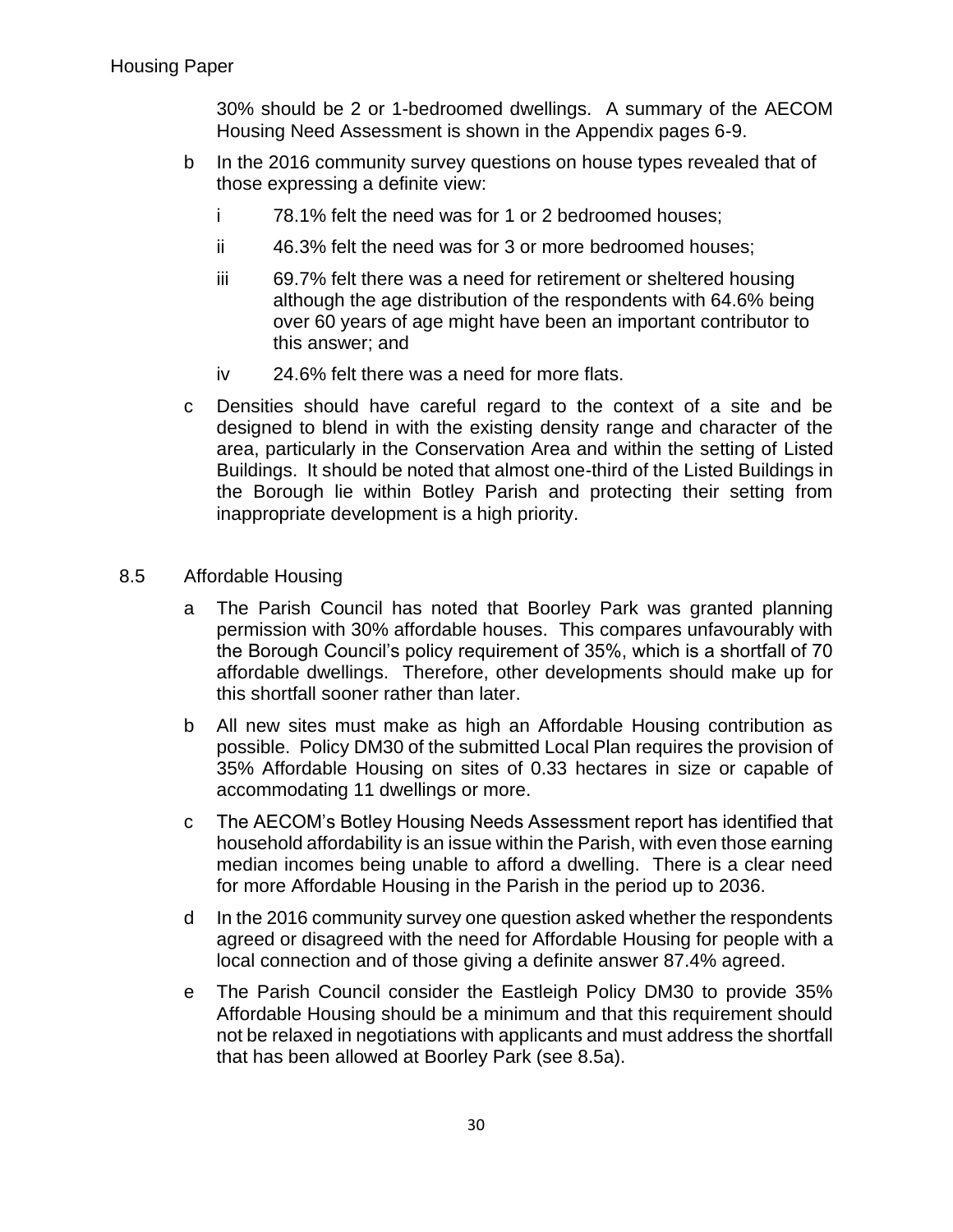- 8.6 Infrastructure
	- a Botley has a reasonable range of local facilities and services for the existing size of the Parish. However, it does not have the necessary physical and social infrastructure to be able to accommodate strategic scale growth, including those sites which are already consented.
	- b Going forward the Parish will be facing a series of major challenges in coping with the planned and likely proposed development of up to 2,773 new homes, plus brownfield sites, infill and windfall sites.
	- c Nineteen key challenges have been identified and are as follows.
		- i Education (nursery, primary, secondary and youth provision).

Reasonable plans are in place to increase the number of places available for nursery, primary and secondary education but there is no clear plan to provide increased youth education and support.

ii Health and social care facilities.

Local provision of a satisfactory Primary healthcare system and NHS Dentistry fall well below that expected by the residents and whilst some plans are in place that might improve primary healthcare no plans are in place to increase access to NHS Dentistry. With the increasing portion of elderly residents their needs for appropriate social care and support will become an increasing challenge. The poor healthcare provision in Botley, which was not mentioned in the Eastleigh Borough Local Plan, was drawn to the attention of the Inspector during the Local Plan Hearings (see also Health & Wellbeing Paper paragraph 4.33) and a link to the full text of the Parish's Representations is shown below.

[https://www.botley.com/np-evidence-base-2/send/84-np](https://www.botley.com/np-evidence-base-2/send/84-np-evidence-base/1197-eblp-matters-8-13)[evidence-base/1197-eblp-matters-8-13](https://www.botley.com/np-evidence-base-2/send/84-np-evidence-base/1197-eblp-matters-8-13)

iii Public open green space.

With increasing development, the availability of open green space that is both accessible and utilisable will become increasingly important both for the preservation of the environment and the health benefits to the residents. Much of this Green Space is in Local Gaps or in the Countryside (see also Infrastructure Paper Section 6). The Council made their Representations to the Inspector at the Hearings into New Developments in the Countryside (Policy S7) and the Protection of Countryside (Local) Gaps (Policy S8 because they felt these changes were inconsistent with the stated Vision and Objectives of the Local Plan. A link to the Representations made is shown below.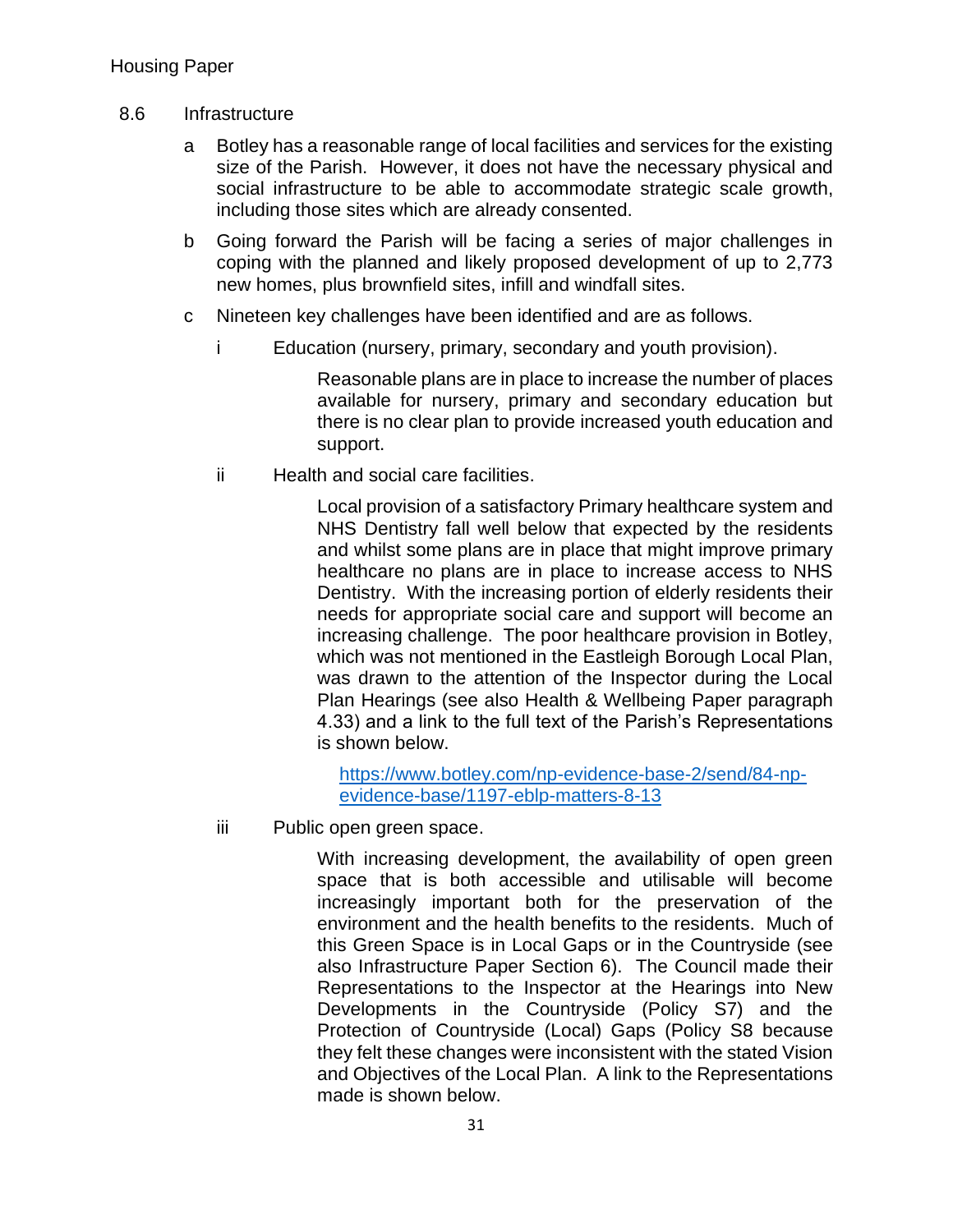[https://www.botley.com/np-evidence-base-2/send/84-np](https://www.botley.com/np-evidence-base-2/send/84-np-evidence-base/1197-eblp-matters-8-13)[evidence-base/1197-eblp-matters-8-13](https://www.botley.com/np-evidence-base-2/send/84-np-evidence-base/1197-eblp-matters-8-13)

iv Wastewater drainage infrastructure.

The wastewater (sewerage) system is already failing in areas of the Parish and new developments must take this into account. The Parish Council remains concerned about the effectiveness and risks of On-Site Wastewater Treatment Plants, particularly in relation to breakdown of the Treatment Plant and leakage of excess nitrate into the ground water.

v Nitrate neutral development.

High levels of nitrates in the Solent area, are causing eutrophication (excessive growth of green algae) with a detrimental effect on marine and avian wildlife. Since April 2019 Natural England require developers to quantify nitrate level in the soil of the development area and mitigate any increase due to development, so as to achieve nitrate neutrality (for further details on Natural England's advice to Local Planning Authorities see link below). Ground disturbance of previous agricultural land by building may well increase the nitrate loss into the surface water, which would be an increased challenge is some of the development sites in the Parish. Natural England's advice is non-binding and Local Authorities can depart from it if they have clear and compelling reasons.

[https://www.havant.gov.uk/sites/default/files/documents/Sol](https://www.havant.gov.uk/sites/default/files/documents/SolentNutrientAdviceV2June2019.pdf) [entNutrientAdviceV2June2019.pdf](https://www.havant.gov.uk/sites/default/files/documents/SolentNutrientAdviceV2June2019.pdf)

vi Surface water drainage.

With the extensive development occurring in the Parish over the next decade it is imperative that all developments have an effective plan to ensure surface water drainage remains unaltered from its state prior to the development and any mitigation is effective and sustainable. Further details concerning Sustainable Drainage Systems (SuDS) can be found in the Infrastructure Paper paragraph 9.4.

vii Protection of Strategic high and intermediate pressure pipelines.

Botley has a number of Strategic high and intermediate pressure pipelines of national importance transiting the Parish. These require protection from both current and future dwellings within the easement of the pipelines and for their future replacement, as will inevitably be required at some time. In the absence of an Eastleigh Borough Pipeline Policy Botley Parish Council has Pipeline Guidance. Further details concerning Strategic Pipelines can be found in the Infrastructure Paper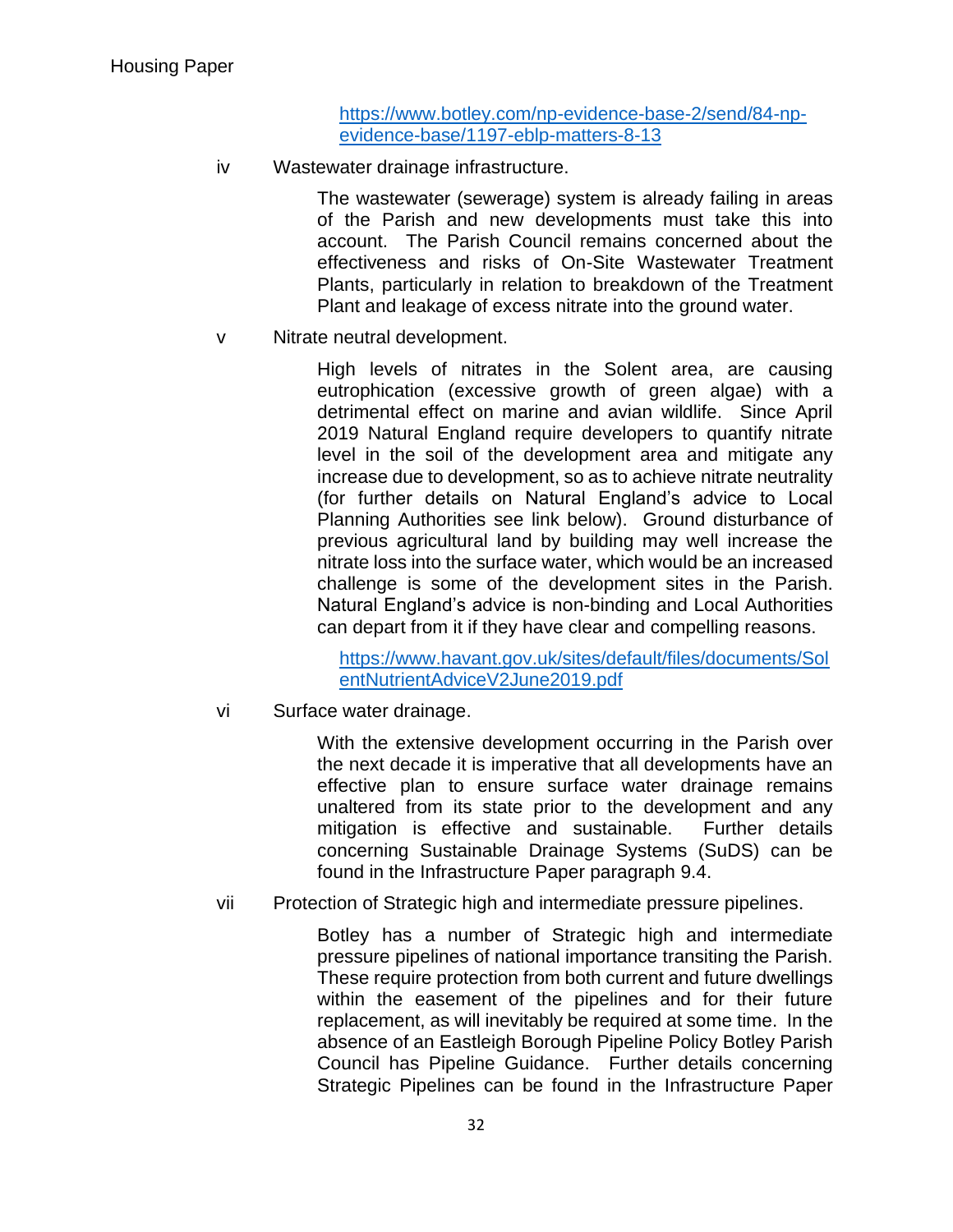paragraph 9.8 and in the Pipelines Guidance (link to the Pipelines Guidance is shown below). The Parish Council is of the opinion that Eastleigh Borough Council should use Article 4 of the Town and Country Planning Act 2015 to withdraw Permitted Development Rights within the easement of Strategic pipelines.

[https://botley.com/np-evidence-base-2/send/84-np-evidence](https://botley.com/np-evidence-base-2/send/84-np-evidence-base/1159-pipelines-policy-2019)[base/1159-pipelines-policy-2019](https://botley.com/np-evidence-base-2/send/84-np-evidence-base/1159-pipelines-policy-2019)

viii Roads, footpaths, bridleways and cycleways.

Development in the Parish will put increasing pressure on all of these. It will be important that future development enhances and, when possible, adds footpaths, bridleways and cycleways rather than damaging or reducing them. Further details can be found in the Infrastructure Paper Section 7.

ix Public transport.

The Parish Council is aware the local provision of bus services falls well below that expected by the residents and hopes that the Bus Companies can enhance the services so that more residents can use public transport rather than cars. Further details can be found in the Transport Paper section 9.

x Provision of high-speed Broadband to the door of all new dwellings.

The Parish Council believe that all new dwellings should have high speed Broadband connection to the door. This is of importance with the increasing use of home working to support the local economy and reduce transport problems and for those in full time or continuing education. Further details can be found in the Infrastructure Paper paragraph 9.1.

xi Provision of electric car charging points in all new dwellings with offroad parking.

> The Parish Council believe that all new dwellings with off-road car parking should have an electric car charging point.

xii Provision of electric car charging points in public parking areas and local Petrol Stations.

> The Parish Council is looking actively an installing electric car charging points in Mortimer Road Car Park and Botley Centre and will be looking at ways to install some charging points in the Square during its redevelopment. There are two electric car charging points in the BP Petrol Station on Station Hill, just outside the eastern boundary of the Parish, and hope that the Cooperative Petrol Station on Grange Road, just inside the western boundary of the Parish, will install electric car charging points.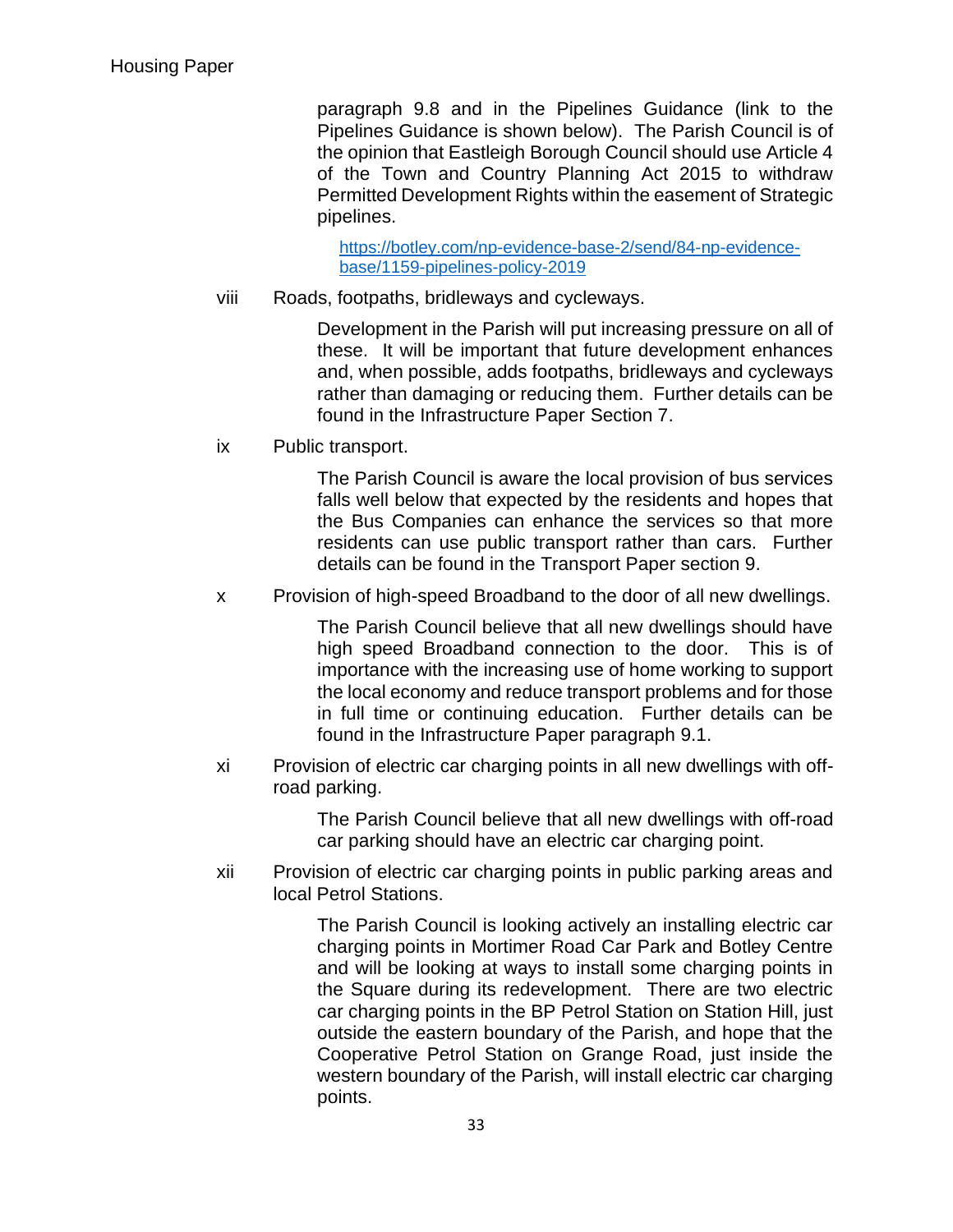xiii Environmental improvements, especially in the High Street and around Botley Mill.

> Environmental improvements throughout the Parish are required and would be welcomed by local residents. For Botley Village to survive and prosper as a Destination Village the environment around the High Street and Botley Mill must be improved or those who use the shops, restaurants and public houses will go elsewhere.

xiv Additional public parking in or close to the Village centre.

A vital part of improvements around the Village Centre, if it is to survive and prosper as a destination, will be additional car parking within a reasonable distance of the shops, restaurants and public houses. Further details can be found in the Infrastructure Paper paragraph 10.5 and 10.6.

xv Traffic management measures.

For protection of the environment and Listed Buildings, reduction in emission and noise pollution, safety of pedestrians and children attending Botley Primary School and a pleasant environment for those visiting the retail and hospitality providers effective traffic management schemes will be of great importance.

xvi Landscaping.

The Parish Council feel that all new development should enhance the local landscape and not detract from it.

xvii Protection of Heritage.

A significant part of Botley's appeal is its heritage and Listed Buildings. Development must not endanger these in any way. Residents have requested Heritage Type Village signs to be erected at highway entry points to Botley Parish. This requirement is recorded in the Botley Community Investment Programme Priorities list held by Eastleigh Borough Council. The Parish Council will be actively considering the use of Heritage Story Boards, possibly linked to a Zappar App, around the Parish, but this would depend on securing grant support from for example the Heritage Lottery Fund.

xviii Protection of biodiversity.

The loss of agricultural land to development, poorly maintained public green spaces, ineffective mitigation of surface water runoff and wastewater disposal with a negative impact on nitrate neutrality runs a significant risk to local biodiversity. Future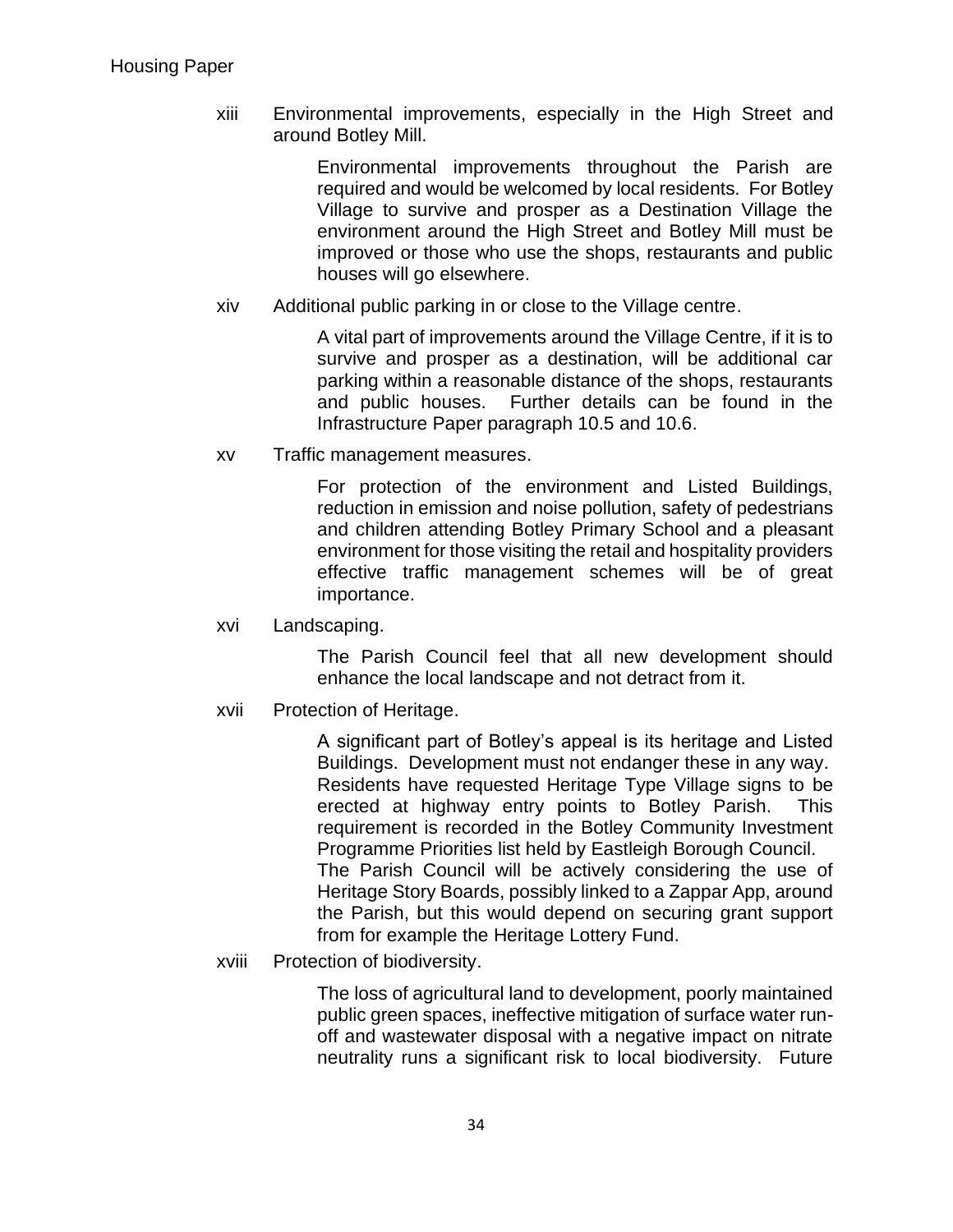development should not reduce biodiversity and, if possible, should increase this.

xix Public Art.

In October 2018 Eastleigh Borough Council held a Public Art Consultation, relating to Public Art in Boorley Green, being funded by developer Section 106 contributions. The event was well supported by residents.

- d i New development in the Parish will need to make appropriate contributions, in kind and/or financial, towards meeting the need for improved and/or new physical and social infrastructure generated by the proposed development. This must include contributions towards an environmental improvement scheme for the Village centre whose services and facilities new residents will utilise.
	- ii Such matters should be addressed through planning Conditions, Section 106 Agreements and Community Investment Levies, if appropriate. Such arrangements and legally binding commitments should be required to be completed prior to the granting of planning permission.
	- iii The Parish Council will expect an equitable allocation of monies from the New Homes Bonus Scheme and Community Infrastructure Levies.
- e The New Homes Bonus Scheme.
	- i The New Homes Bonus Scheme was introduced by the Government in 2011. It matches the Council Tax raised over the first six years after new build, conversions or long-term empty dwellings brought back into use. Also, there is additional payment for the construction of Affordable Housing.
	- ii Local Councils are expected to consult with their residents, especially in communities where the housing stock has been increased, as to how these additional funds should be spent locally to improve the area. To date there does not appear to have been any consultation with Parish Councils or directly with residents of Eastleigh Borough.
	- iii However, Local Councils are entitled to allocate part of these funds to requirements other than directly improving the resources for local communities.
	- iv Further information on the New Homes Bonus Scheme can be found on the two web sites shown below.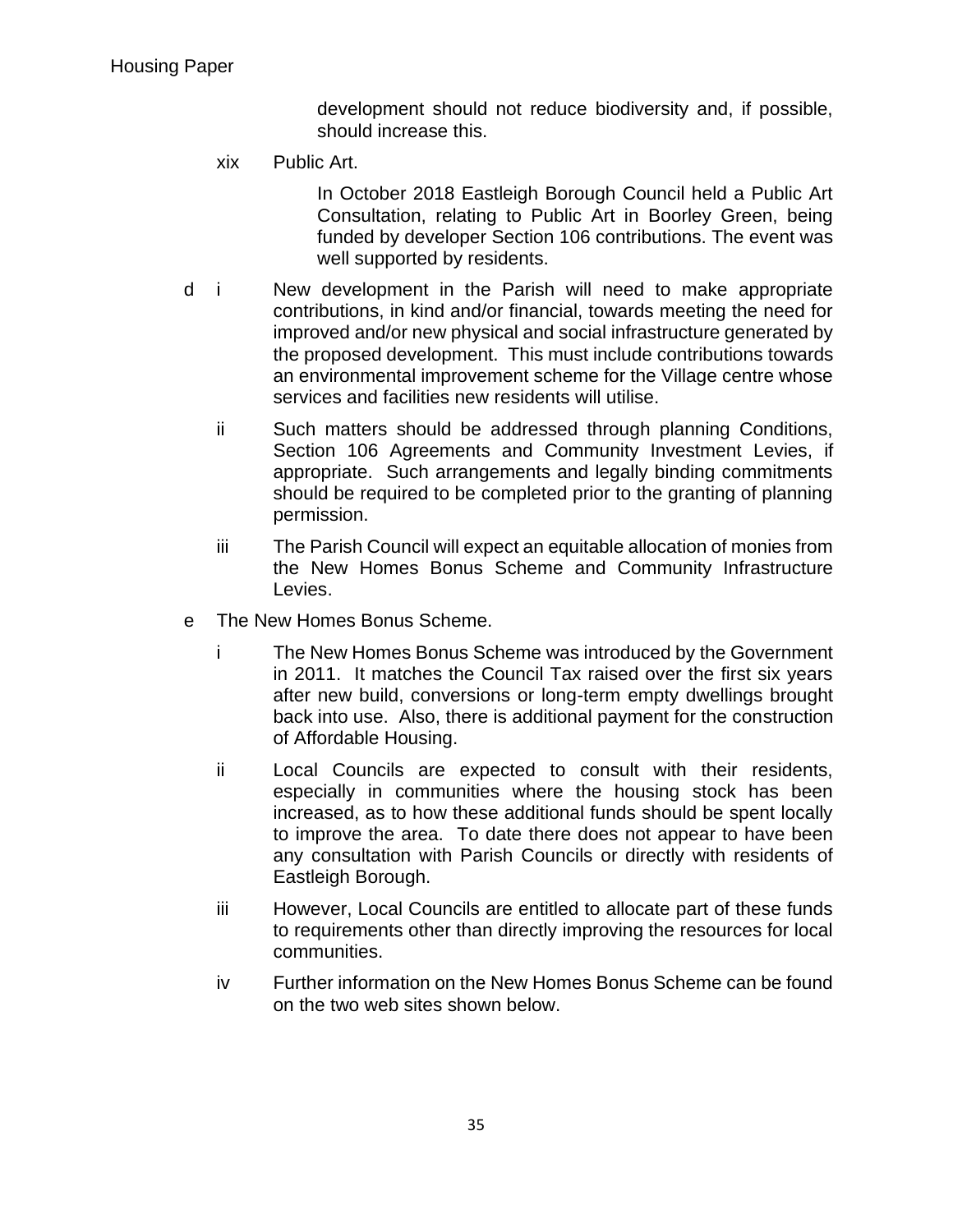[https://researchbriefings.parliament.uk/ResearchBriefing/Sum](https://researchbriefings.parliament.uk/ResearchBriefing/Summary/SN05724) [mary/SN05724](https://researchbriefings.parliament.uk/ResearchBriefing/Summary/SN05724)

[https://www.gov.uk/government/publications/2010-to-2015](https://www.gov.uk/government/publications/2010-to-2015-government-policy-house-building/2010-to-2015-government-policy-house-building#appendix-8-new-homes-bonus) [government-policy-house-building/2010-to-2015-government](https://www.gov.uk/government/publications/2010-to-2015-government-policy-house-building/2010-to-2015-government-policy-house-building#appendix-8-new-homes-bonus)[policy-house-building#appendix-8-new-homes-bonus](https://www.gov.uk/government/publications/2010-to-2015-government-policy-house-building/2010-to-2015-government-policy-house-building#appendix-8-new-homes-bonus)

- f The Community Infrastructure Levy (CIL).
	- i The Community Infrastructure Levy (CIL) was introduced in the Planning Act 2008, as a charge on development. CIL Charging Authorities set the CIL levy using an agreed process and as part of this Neighbourhood Planning bodies can try to influence the CIL. The Charging Authority must allocate the Neighbourhood Portion of the CIL to the relevant Parish or Town Councils. When there is a made Neighbourhood Development Plan 25% of the CIL levy from the development in the Neighbourhood Area is payable to the Parish or Town Council and this cannot be capped by the Charging Authority. Without a Neighbourhood Plan 15% of the levy capped at £100 per dwelling is payable to the Parish or Town Council.
	- $ii$  The liability is triggered by planning permission and becomes payable from the commencement of the development. It is intended to focus on the provision of new infrastructure rather than to remedy existing deficiencies unless these will be made more pronounced by the new development. The Neighbourhood Portion of the CIL can be used for a wider range of issues if these are concerned with addressing demands caused by development.
	- iii Examples of infrastructure include:
		- New, improved or safer roads and other transport facilities, including public transport and facilities to support walking and cycling;
		- School and other educational facilities:
		- Medical facilities;
		- Sporting, recreation and leisure facilities;
		- Open spaces;
		- Digital networks, and;
		- Affordable Housing (but only the Neighbourhood portion of the CIL and not the larger portion going to the Charging Authority).
	- iv As part of the Eastleigh Borough Local Plan 2016-2036 Submission draft the Borough Council are considering currently whether to introduce the CIL system. If this were to happen Botley Parish Council would expect to have access to those monies it is entitled to from the CIL.
	- v Further guidance on the CIL system can be found on the two web sites shown below.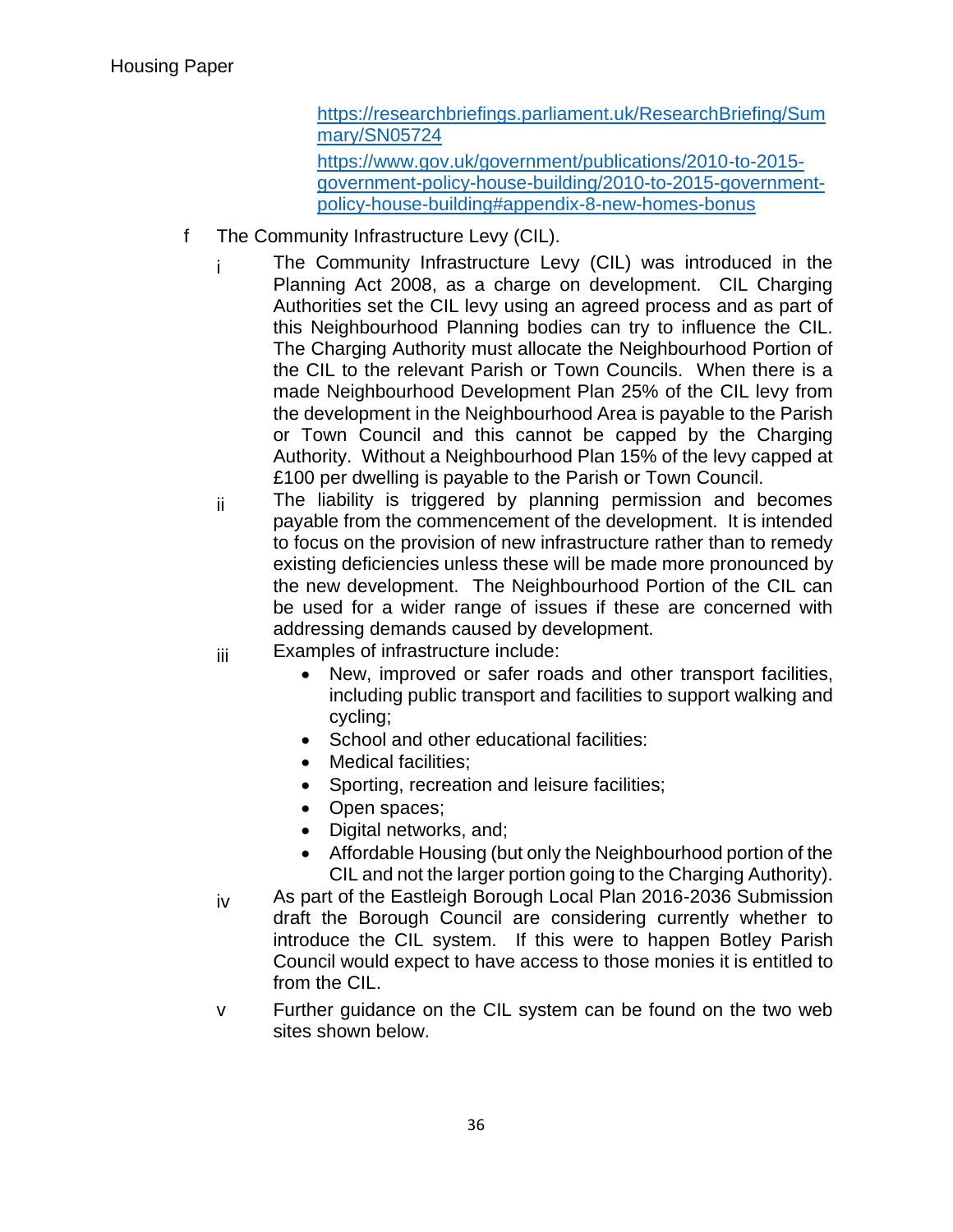<https://www.gov.uk/guidance/community-infrastructure-levy> [https://www.botley.com/np-evidence-base-2/send/84-np-evidence](https://www.botley.com/np-evidence-base-2/send/84-np-evidence-base/945-locality-community-infrastructure-levy-guidance)[base/945-locality-community-infrastructure-levy-guidance](https://www.botley.com/np-evidence-base-2/send/84-np-evidence-base/945-locality-community-infrastructure-levy-guidance)

g Eastleigh Borough Council has an approved Community & Infrastructure Priorities Programme for Hedge End, West End and Botley. This is controlled by the Hedge End, West End and Botley Local Area Committee. The current Schedule is attached can be found in the Appendix pages 10- 16 and this version will be updated sometime in 2020. The schedule provides a helpful summary of some of the needs and requirements of Botley.

## **9.0 Conclusions**

- 9.1 National planning policies support the provision of additional housing supply, in sustainable locations.
- 9.2 Eastleigh Borough Council has submitted its 2016-2036 Local Plan to the Secretary of State for Examination. The Examination Hearings took place in December 2019 and January 2020. The Inspector has issued her initial report, that indicates changes are required. The current plan by the Council indicates they hope for adoption of the Plan in 2020, subject to the modifications being acceptable to the Inspector.
- 9.3 Eastleigh Borough Council can currently demonstrate a 5-year housing land supply, as required by the National Planning Policy Framework.
- 9.4 In the recent past, Eastleigh Borough has been the subject of a series of largescale planning applications for housing, taking advantage of paragraphs 14 and 49 of the National Planning Policy Framework (2012) in circumstances where the Borough Council could not demonstrate a 5-year housing land supply. This resulted in planning permission for a total of over 2,000 dwellings, which constitutes planning-by-appeal. Provided the Submitted Local Plan is adopted this should no longer be the situation.
- 9.5 Botley Parish Council considers that it is making a more than proportional contribution towards meeting the housing needs of the Borough. Furthermore, the Council considers that there is a compelling need for a significant period of consolidation and infrastructure provision before any further large sites are developed.